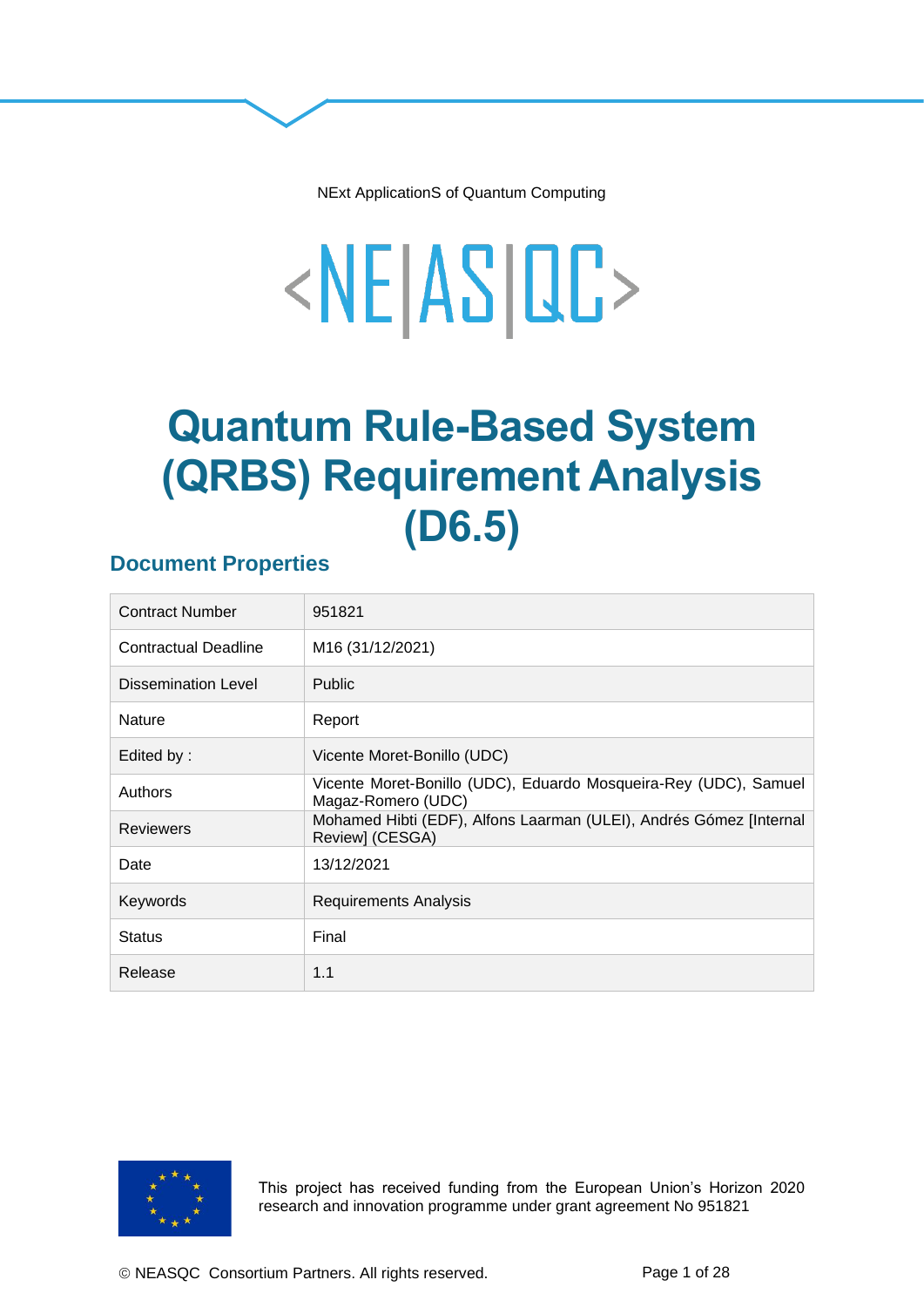



## **History of Changes**

| <b>Release</b> | <b>Date</b> | <b>Author, Organization</b>                                                               | <b>Description of Changes</b>                                             |
|----------------|-------------|-------------------------------------------------------------------------------------------|---------------------------------------------------------------------------|
| 0.1            | 02/09/2021  | Samuel Magaz-Romero (UDC)                                                                 | First draft: structure of the document                                    |
| 0.2            | 22/09/2021  | Vicente Moret-Bonillo (UDC),<br>Eduardo Mosqueira-Rey (UDC),<br>Samuel Magaz-Romero (UDC) | Second draft: definition of needs,<br>features, use cases and test cases. |
| 0.3            | 18/10/2021  | Samuel Magaz-Romero (UDC)                                                                 | Corrections of second draft after<br>internal revision                    |
| 1.0            | 06/12/2021  | Samuel Magaz Romero (UDC),<br>Eduardo Mosqueira Rey (UDC)                                 | For review (first)                                                        |
| 1.1            | 13/12/2021  | Vicente Moret-Bonillo (UDC),<br>Eduardo Mosqueira-Rey (UDC),<br>Samuel Magaz-Romero (UDC  | After reviewer comments                                                   |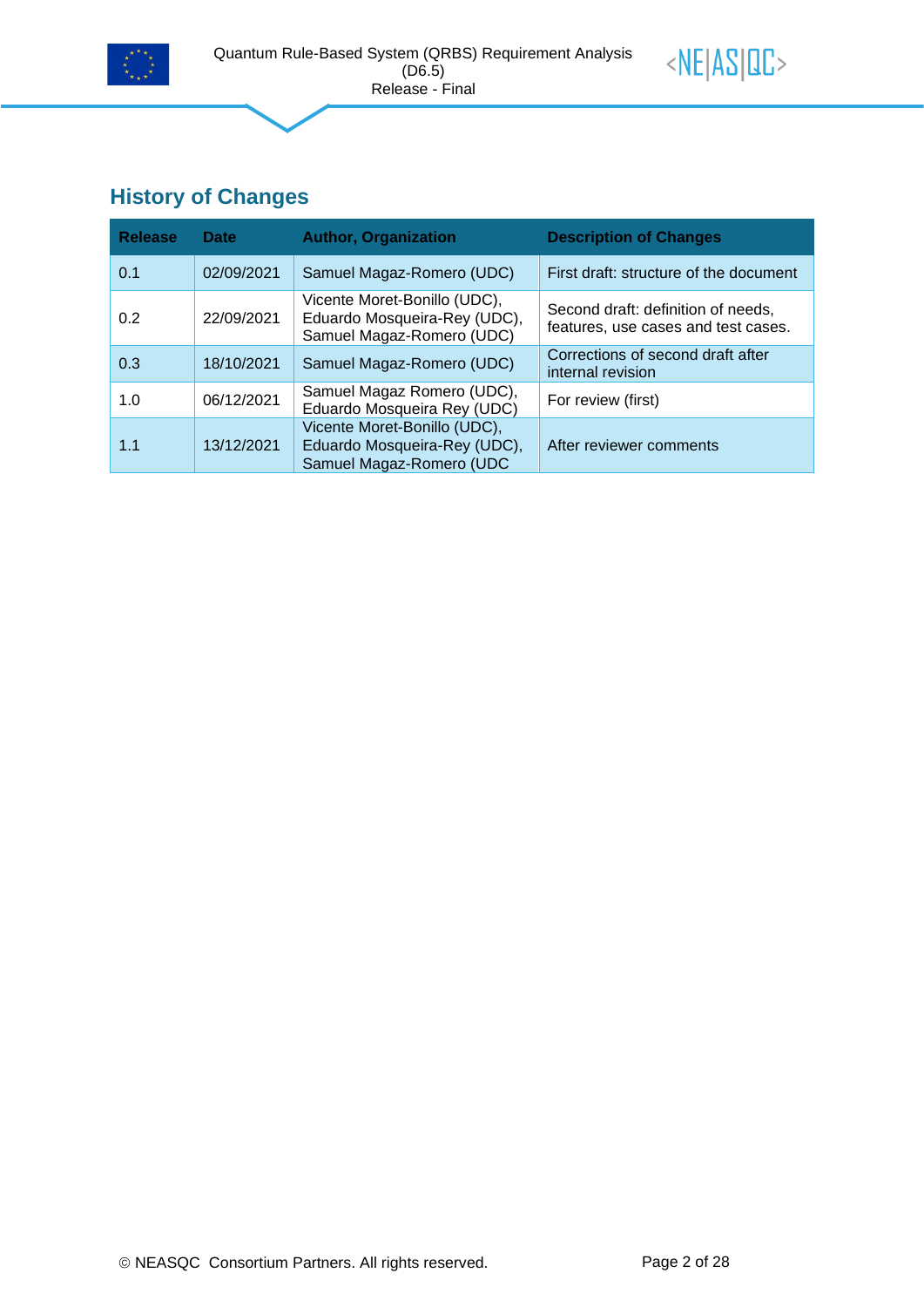



| 1.   |      |  |
|------|------|--|
| $2-$ |      |  |
|      | 2.1. |  |
|      | 2.2. |  |
|      |      |  |
|      | 3.1. |  |
|      | 3.2. |  |
| 4.   |      |  |
| 5.   |      |  |
|      | 5.1. |  |
|      | 5.2. |  |
|      |      |  |
|      | 6.1. |  |
|      | 6.2. |  |
|      | 6.3. |  |
|      | 6.4. |  |
|      | 6.5. |  |
|      | 6.6. |  |
|      | 6.7. |  |
|      | 6.8. |  |
|      | 6.9. |  |
| 7.   |      |  |
| 8.   |      |  |
| 9.   |      |  |
|      |      |  |
|      |      |  |

<NE|AS|QC>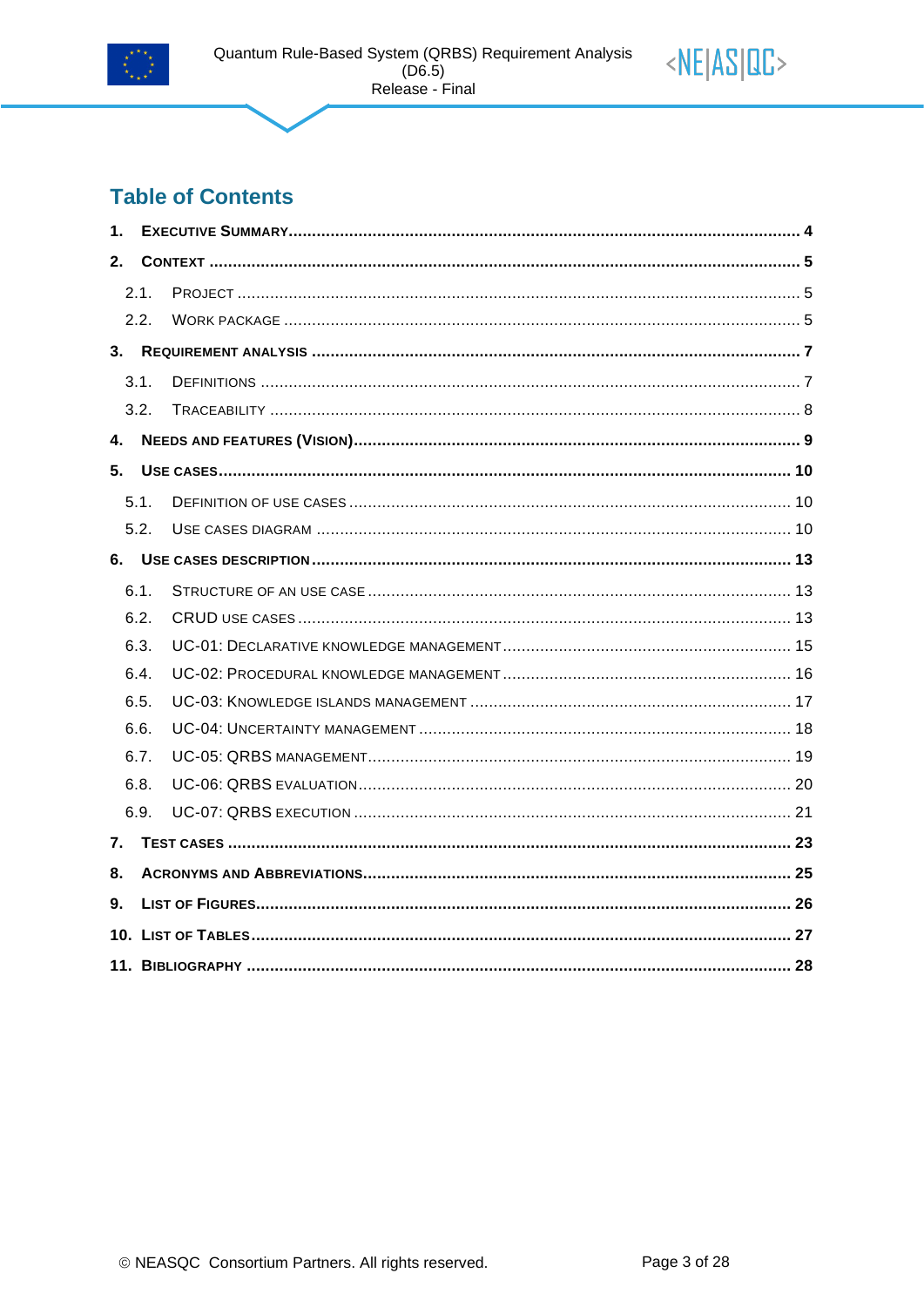



## <span id="page-3-0"></span>**1. Executive Summary**

This report is the second deliverable of Task 6.2 - Quantum Rule-Based Systems (QRBS) for breast cancer detection of the NEASQC project. The document presents the work carried out so far, and is complementary to the other deliverables of this task.

The report begins with an introduction into the requirement analysis process, explaining the necessary concepts to understand the development of the work. Along with said concepts, the applied procedure for the analysis of requirements used in this work is also presented, to put the reader in context and to justify the following sections.

Once the necessary concepts have been presented, the report illustrates the different phases of the work carried out, starting with the needs and features (vision). This phase serves to detect several factors that are crucial to the requirement analysis, such as the actors related to the system or the needs that the system must cover.

The document continues with next step of the process, related to the use cases, which are decompositions of the previous needs according to their functionality and logical structuring. Each use case is studied, explained and detailed in depth. This decomposition allows for a more robust and traceable development across the next phases of the work.

Finally, following the previous decomposition, test cases are defined. This test cases conform a test plan that will help on later stages of the development, when it arises the need to check whether the system meets the requirements specified.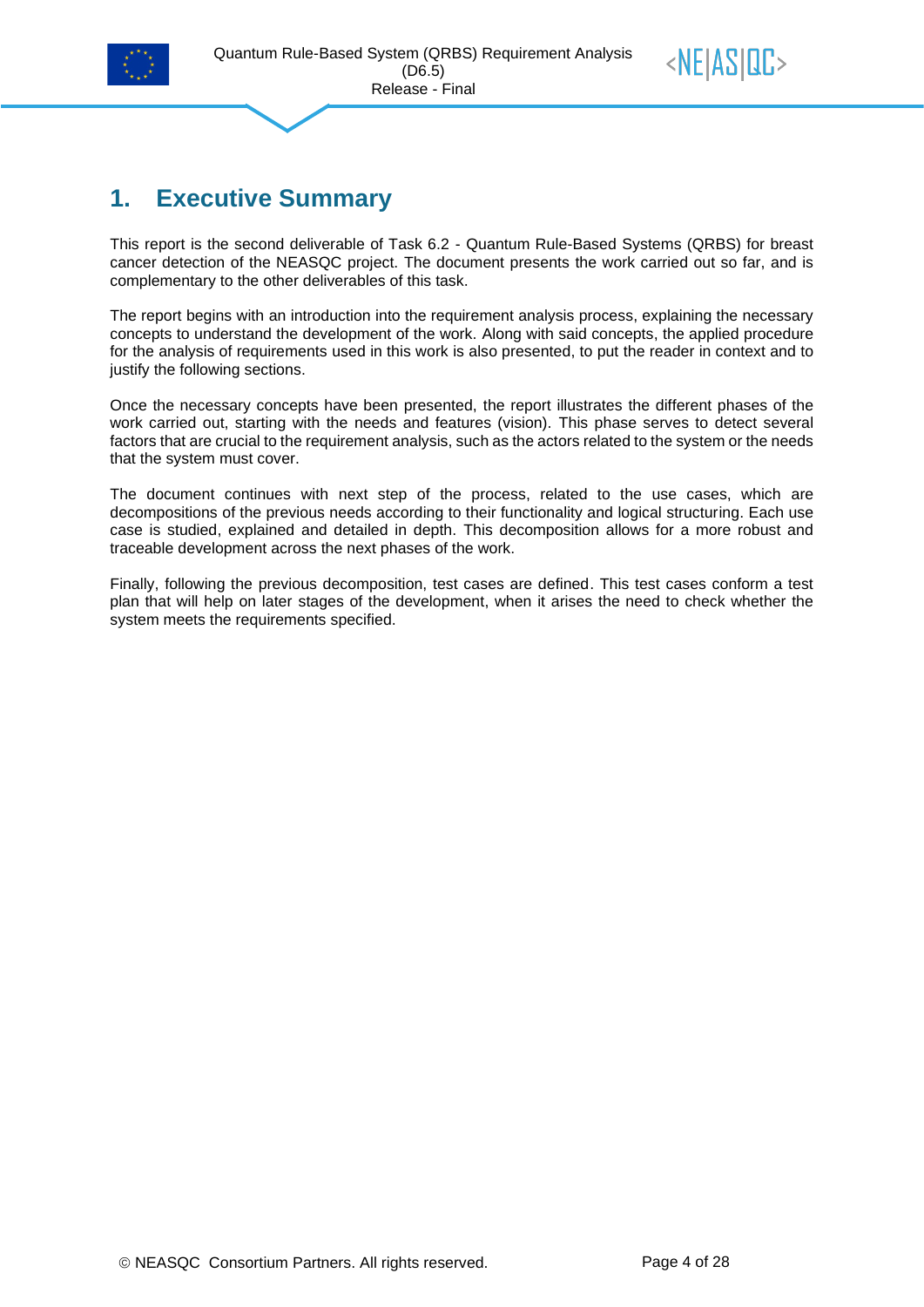



## <span id="page-4-0"></span>**2. Context**

#### <span id="page-4-1"></span>**2.1. Project**

In the context of this project, this document describes the analysis of requirements regarding the development of the framework for Quantum Rule-Based Systems (QRBSs). This analysis has been approached from a software engineering perspective, specifically following the strategy of the Unified Process of software development (Kruchten, 2004).

The requirement analysis is a well-known and established procedure in the field of software engineering, as it is of critical importance to the success or failure of the project. The requirements should be documented, measurable, testable, traceable, related to needs or opportunities, and, in general, defined to a level of detail sufficient for system design (Kotonya & Sommerville, 1998).

However, this document in particular does not delve into quantum computing specifics, since this analysis works on a higher level than implementation. The software specificiations, which include the part related to quantum computing, will be addresed in the next deliverable.

Although there are several ways to classify and categorize requirements, we have decided to not make such kind of distinction between them in this document (besides the possible functional/non-functional classification). This is due to the fact that we have evaluated the project in question and have decided that such a level of decomposition is not necessary in this case, since the complexity of the software product we are developing here does not require such classification.

With this analysis of requirements we identify and describe the needs and problems of the task in question (the ones of the development of the QRBS framework), so we can define the features that our system must provide in order to address and resolve said needs and problems.

#### <span id="page-4-2"></span>**2.2. Work package**

In the context of the Work Package 6 – "Symbolic AI and graph algorithmics", this document illustrates one of the steps (the requirement analysis) that must be followed in order to achieve the final result of our task, the development of the framework to represent Quantum Rule-Based Systems, which is one of the methodologies that conforms this work package.

In our previous deliverable (D6.2), we defined the models, architecture and formal specification of Quantum Rule-Based Systems. That first step allowed us to establish and define several critical concepts and definitions for our use case. Now, the theoretical framework explained in that deliverable supports the work carried out on this document, since it will serve as the basis on which we base the features that the final software will implement.

The requirement analysis is a fundamental step in the process of software development since, as we explain later on, it connects the concepts and ideas of the real world with a tangible description that can be studied and improved. This description, for which there are several methodologies to obtain it (ur Rehman, Khan, & Riaz, 2013), provides material that can be discussed in depth more precisely than those concepts from the real world, therefore helping to achieve a better result. It also serves as a blueprint for the work that will come after (design and implementation), and will be of use in case there is a need to get a better understanding of how the software works in the future.

To achieve a requirement analysis of the quality required for the previous characteristics to be present, this work has followed the next stages (Ambler, 2002):

• **Needs and features**: the concepts and ideas of the real world must be declared, including actors and their needs. Although this stage can sometimes be one of the largest in the requirement analysis, we are carrying this work for a software library, so it is briefer than usual, since a software library does not have the complexity of a full software product.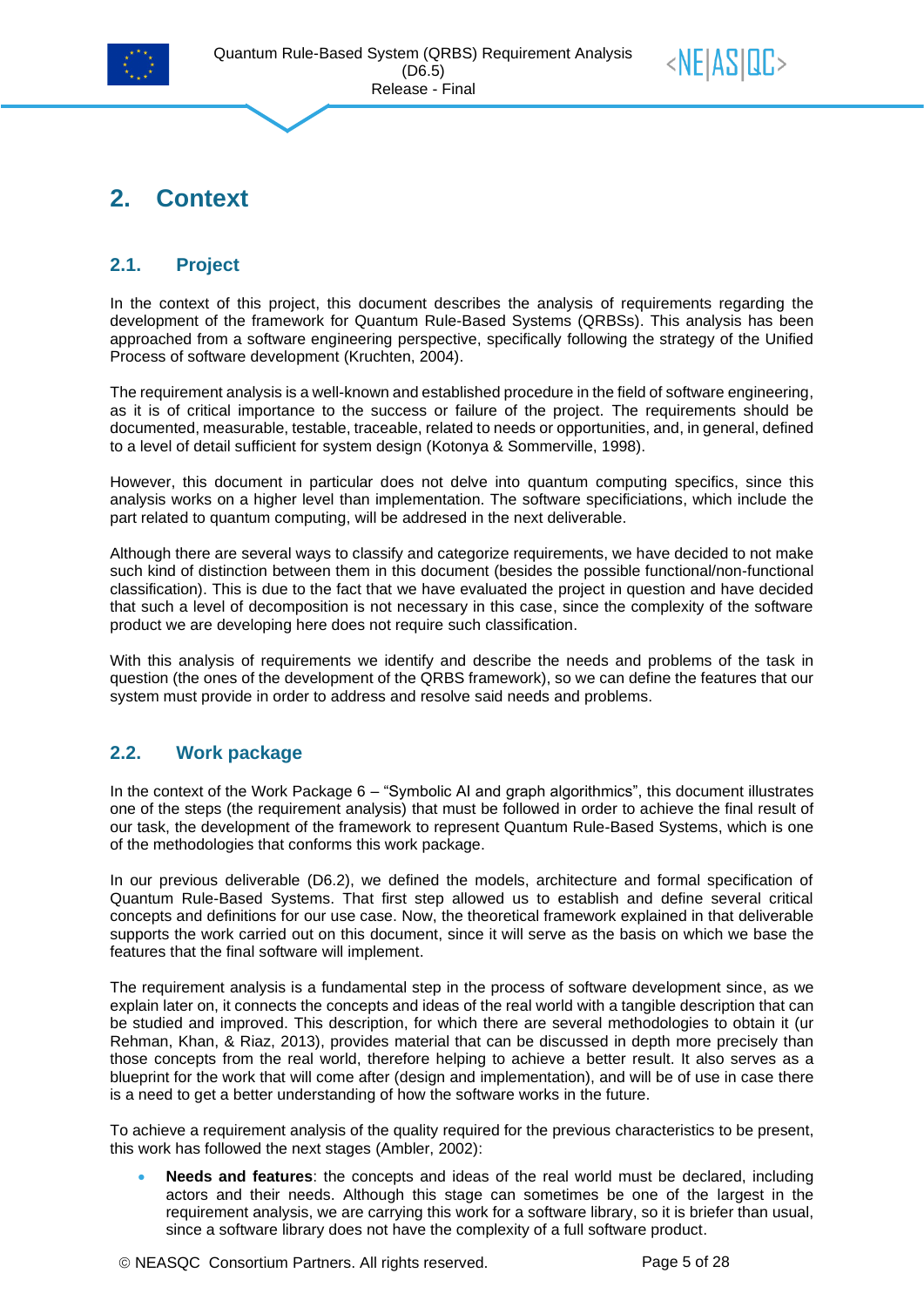



- **Use cases**: the features that have been extrapolated from the actors' needs are decomposed in smaller tasks, called use cases (this is the terminology used by the Unified Process of software development, not to be mistaken with the use case concept of the NEASQC project). Said use cases are related to the actors and to each other, as is illustrated in the use case diagram of section [0.](#page-9-3)
- **Use cases description**: each use case is taken individually and analyzed in depth, providing its conforming characteristics, among which some of the most important are its name, description and execution flows, since they provide essential information for the comprehension of the use case.
- **Test cases**: in order to ascertain that the carried out work has been correctly developed, a test plan must be designed (ISO/IEC/IEEE, 2010). This plan will be composed of several test cases that check different scenarios and conditions of the system, so we can later confirm whether the software implementation follows the requirement analysis. This will provide a reference that helps to trace the issues in case the test plan returns negative results.

Future deliverables are complementary to this one, since they specifies how the requirements defined in this document must be implemented in order to develop the framework of Quantum Rule-Based Systems, by the means of the software specifications, and how the final software product will be employed for the use case of breast cancer detection.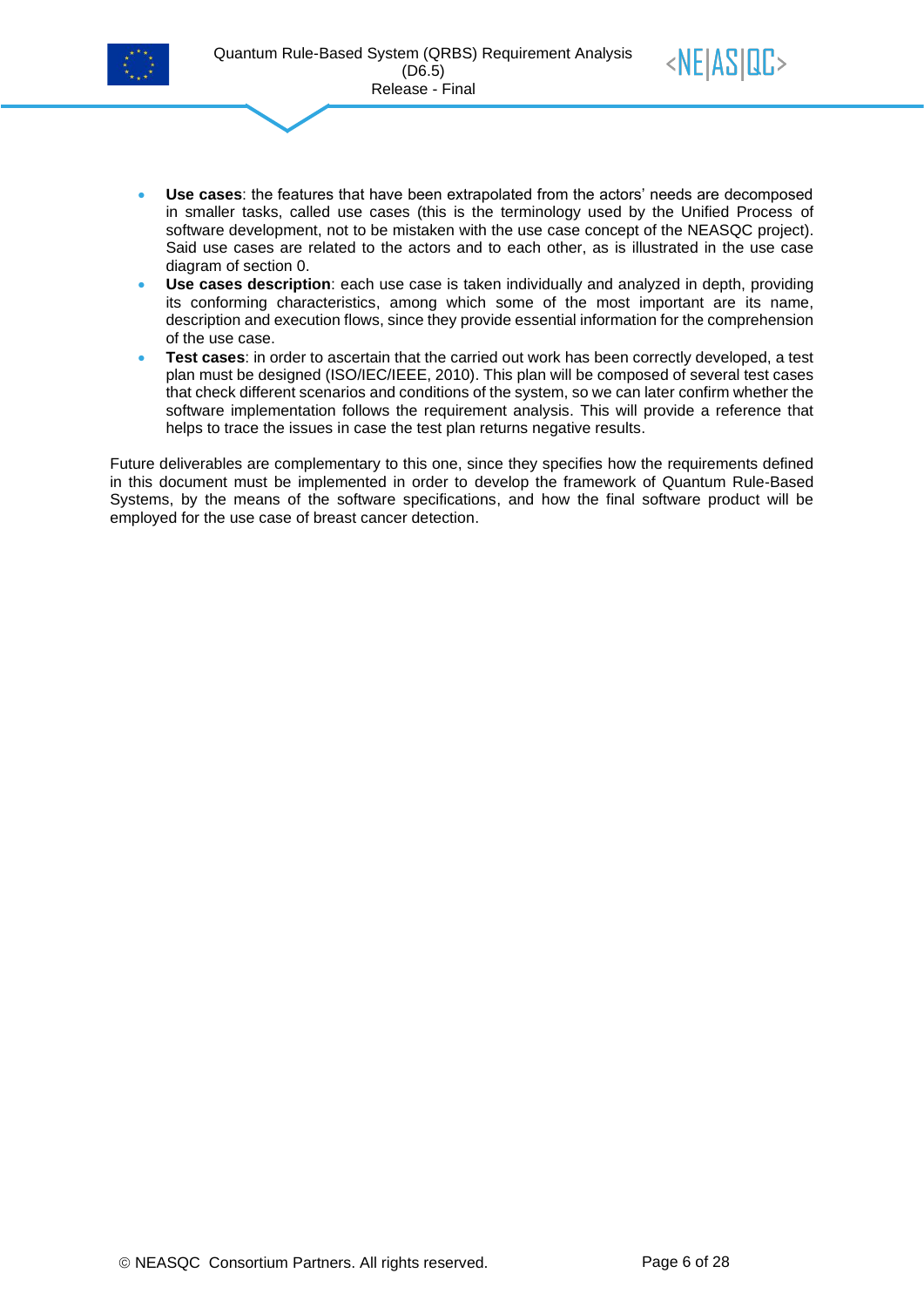



## <span id="page-6-0"></span>**3. Requirement analysis**

<span id="page-6-1"></span>In this chapter we explain some of the critical concepts of the requirement analysis so that the reader can understand the following work.

#### **3.1. Definitions**

In this section we will briefly detail concepts related to requirements analysis that will be useful to understand the rest of the document. [Table 1](#page-6-2) shows a summary of all the definitions included in this chapter.

| <b>Software requirement</b> | A condition or capability to which the software being built must conform. |  |  |
|-----------------------------|---------------------------------------------------------------------------|--|--|
| <b>Need</b>                 | Operational problem (opportunity) that must be fulfilled to satisfy an    |  |  |
|                             | user (also known as a goal or an objective).                              |  |  |
| <b>Feature</b>              | A capability or characteristic of a system that directly fulfills a Need. |  |  |
| Use case                    | A sequence of actions, performed by the system, that establishes an       |  |  |
|                             | observable result of value for a particular actor.                        |  |  |

#### *Table 1: Definitions*

<span id="page-6-2"></span>First of all we must define what is a **software requirement**, this can be understood as a condition or capability to which the software being built must conform. There are different ways of understanding and relating requirements to other artifacts of the discipline, such as features and use cases. In our case, we will follow the strategy followed by the Unified Process (UP) of software development (Kruchten, 2004) and in particular the agile version of the Unified Process (Ambler, 2002) which focuses on use cases as the basic artifact that makes up software requirements.

In the unified process scheme, the requirements analysis begins by identifying the user's **needs**, understanding a need as a operational problem (opportunity) that must be fulfilled to satisfy an user (also known as a goal or an objective). From the needs we can identify product **features**, which are high-level capabilities of the system that are required to meet the needs of the users. Both needs and features are detailed in the Vision document, which is responsible for detailing the high-level objectives of the project. In this case, as we are describing a system with simple requirements, the vision document is structured as another section of this document (section [4\)](#page-8-0).

Once we've mapped the need-feature relationships and have determined that the needs and features are correctly accounted for and understood, it's time to consider the next level of the hierarchy: the relationships between the features and the functional and non-functional requirements. Broadly speaking, functional requirements define what a system is supposed to do and non-functional requirements define how a system is supposed to be.

Functional requirements are specified in the UP through the use case model. This model allows us to capture the functionality of the system and serve as a contract between the client and the developers. The use case model is composed of the following elements:

- **Actors**: Set of roles that interact with a system.
- **Use cases**: A sequence of actions, performed by the system, that establishes an observable result of value for a particular actor.
- **Use cases diagram**: Diagram relating actors and use cases through associations and use cases to each other through dependencies and inheritance relationships.

On the other hand, non-functional requirements are those that are not related to any specific functionality, but rather to aspects such as usability, reliability, performance, supportability, and so on. These non-functional requirements are included in a supplementary specification. This supplementary specification has not been included in this first version of the deliverable, as we prefer to focus on the functional requirements, but we do not rule out including it in future iterations of the document.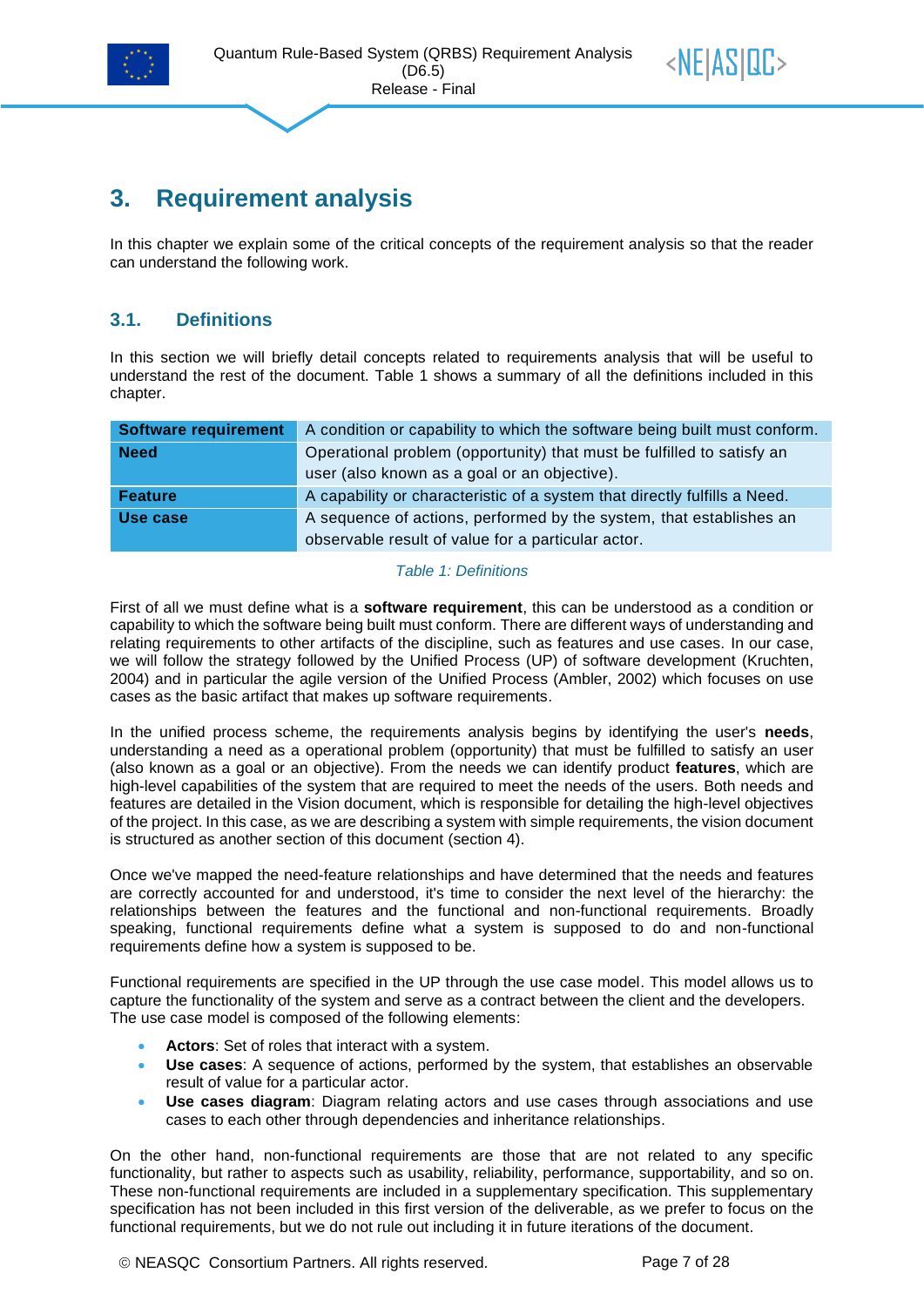



#### <span id="page-7-0"></span>**3.2. Traceability**

Experience has shown that the ability to trace requirements artifacts through the different stages of software development is a significant factor in assuring a quality software implementation. The ability to track these relationships and analyze the impact when change occurs is common to many modern, highassurance software processes.

For a starting point, Institute of Electrical and Electronics Engineers (IEEE) provides a compound definition of traceability: "The degree to which a relationship can be established between two or more products of the development process, especially products having a predecessor-successor or mastersubordinate relationship to one another; for example, the degree to which the requirements and design of a given software component match." (ISO/IEC/IEEE, ISO/IEC/IEEE International Standard - Systems and software engineering - Vocabulary, 2017)

Different projects drive different types of requirements artifacts and different ways of organizing them. These decisions, in turn, drive differing needs as to the number and nature of the artifacts to be traced. But all of them have in common that the traceability strategy goes from higher level requirements through more detailed requirements, and then on to implementation and testing.

In our case the traceability hierarchy (Spence & Probasco, 2001) is shown in [Figure 1](#page-7-1) in which we see that the different needs traces to features, and features traces to use cases and a supplementary specification. The former two (needs and features) form the vision document, the latter two (use cases and supplementary specification) form the software requirements.

Finally, the software requirements lead us to the definition of test cases, the design of these test cases will allow us, in the future, to make a reverse traceability and check that, by successfully fulfilling these tests, we are fulfilling use cases that can be traced to user features and needs.



<span id="page-7-1"></span>*Figure 1: Traceability of the different requirement analysis artifacts.*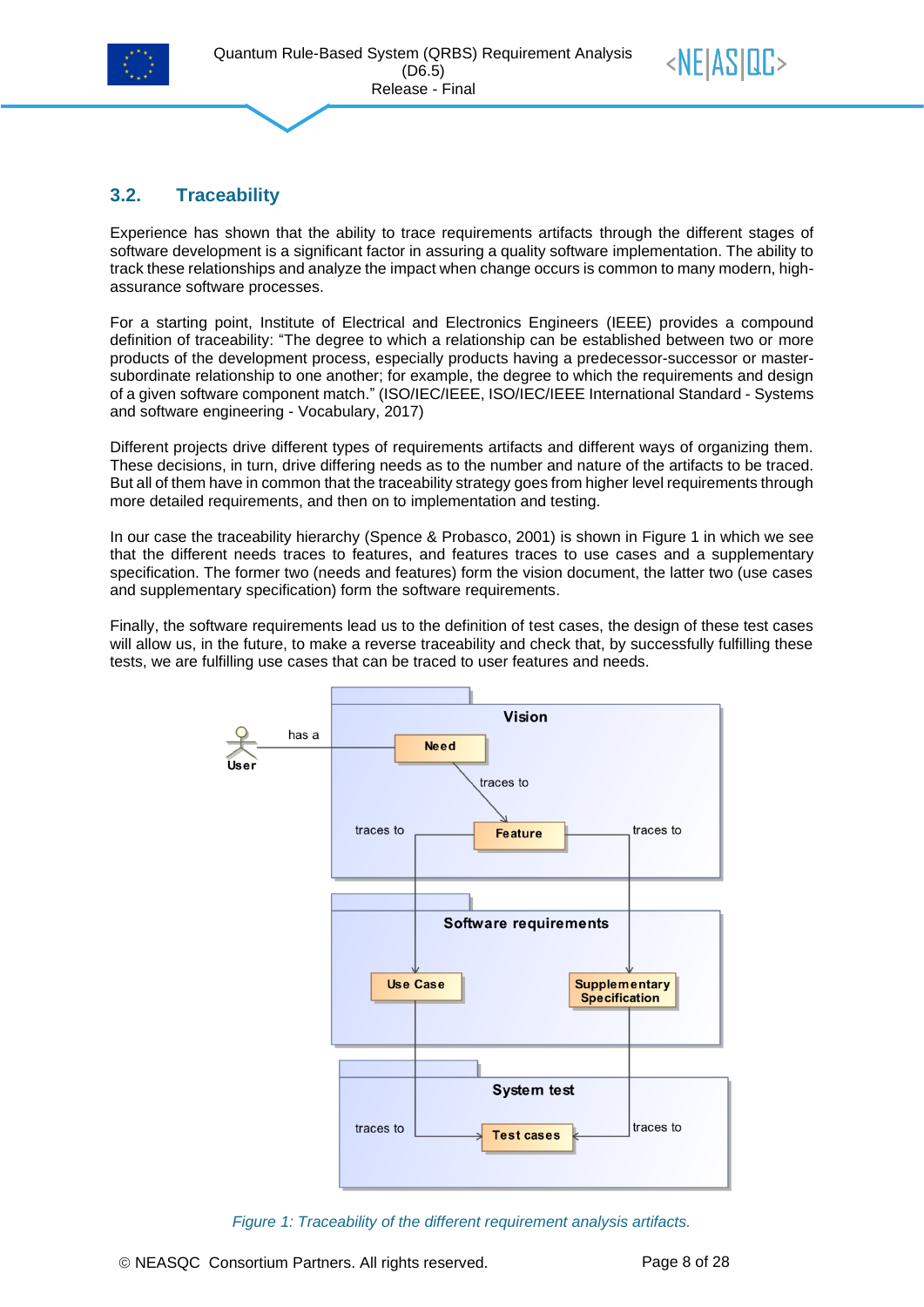



## <span id="page-8-0"></span>**4. Needs and features (Vision)**

In this chapter we will detail the high-level requirements that form the Vision document of the Unified Process. First of all, we will cite the actors or stakeholders [\(Table 2\)](#page-8-1). In our case there is a single actor, which would be a person who is interested in developing Rule-Based Systems (RBS) to solve certain types of problems. This person will be referred to with the generic name *User* from now on.

| <b>Actor ID</b>    | $A-01$                                                                        |
|--------------------|-------------------------------------------------------------------------------|
| <b>Name</b>        | User                                                                          |
| <b>Description</b> | Person that uses Rule-Based Systems (RBS) to solve certain types of problems. |

*Table 2: Specification of actor A-01*

<span id="page-8-1"></span>From this actor arose the need to develop the Quantum Rule-Based Systems (QRBS) that we detailed in [Table 3.](#page-8-2)

| <b>Need ID</b>     | $N-01$                                                                                                                                                                               |
|--------------------|--------------------------------------------------------------------------------------------------------------------------------------------------------------------------------------|
| <b>Name</b>        | <b>Quantum Rule-Based Systems (QRBS)</b>                                                                                                                                             |
| <b>Description</b> | Rule-Based Systems (RBS) that use the formalism of Quantum Computing (QC)<br>for representing knowledge and for making inferences and that addresses<br>imprecision and uncertainty. |

#### *Table 3: Specification of need N-01*

<span id="page-8-2"></span>This need is the basis of the following features that we have identified for our system and that are specified in [Table 4,](#page-8-3) [Table 5](#page-8-4) and [Table 6.](#page-8-5) This features form the basic functioning of a QRBS:

- **Knowledge management**: Knowledge Management (KM) represents the management of the elements that form the knowledge in a QRBS, i.e., facts and rules (Prusak, 2001). These can be grouped into knowledge islands (Perot, 1988) (reduced grouping of inferential knowledge that leads to a hypothesis) to facilitate their management (Hasan, Ramsay, & Moyes, 1994).
- **Uncertainty management**: The real world does not work with absolute positions: a fact may not be completely true or completely false, an implication may not be fulfilled every time. A QRBS that claims to be realistic has to accommodate this uncertainty by allowing for the addition of imprecision to facts and uncertainty to rules (Krause & Clark, 2012).
- **QRBS management**: The user must have the ability to initialize the QRBS, run it, view the results, etc.

| <b>Feature ID</b>  | F-01                                                        |
|--------------------|-------------------------------------------------------------|
| <b>Name</b>        | Knowledge management                                        |
| <b>Description</b> | Declarative KM, procedural KM, knowledge islands management |

*Table 4: Specification of feature F-01*

<span id="page-8-3"></span>

| <b>Feature ID</b> | $F-02$                                                                                       |
|-------------------|----------------------------------------------------------------------------------------------|
| <b>Name</b>       | Uncertainty management                                                                       |
|                   | <b>Description</b> Allows for the addition of imprecision to facts and uncertainty to rules. |

#### *Table 5: Specification of feature F-02*

<span id="page-8-5"></span><span id="page-8-4"></span>

| <b>Feature ID</b> | $\blacksquare$ F-03                                                                |
|-------------------|------------------------------------------------------------------------------------|
| <b>Name</b>       | <b>QRBS</b> management                                                             |
|                   | <b>Description</b> A QRBS can be initialized, run and its results can be analyzed. |

*Table 6: Specification of feature F-03*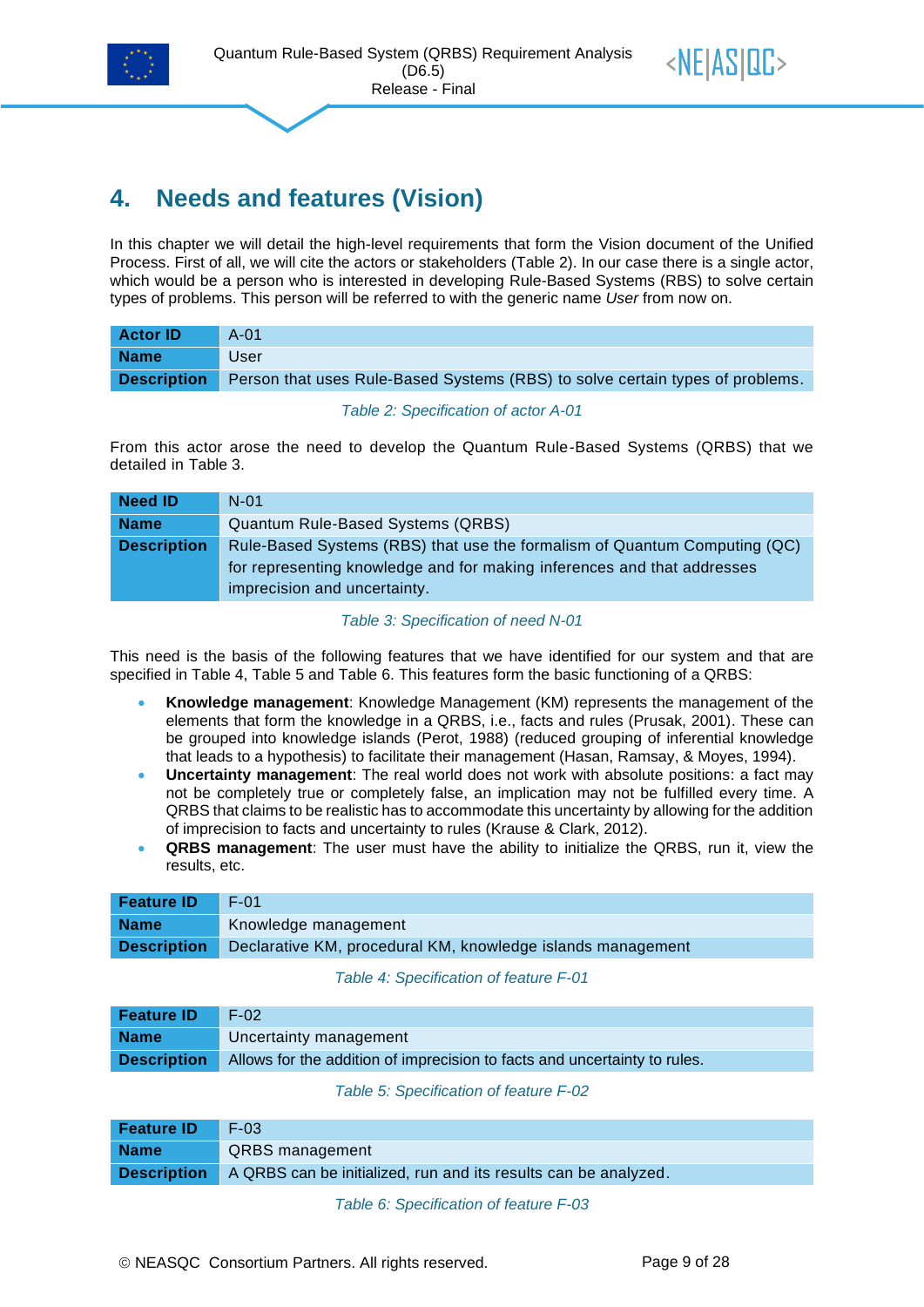



## <span id="page-9-0"></span>**5. Use cases**

<span id="page-9-1"></span>In this chapter we briefly illustrate how the defined features in chapter [4](#page-8-0) are related to the use cases, as well as how these are related to each other with a use case diagram.

#### **5.1. Definition of use cases**

In order to follow the methodology of UP, we must now define the use cases that will implement the necessary utilities to address the features that the system must provide. [Table 7](#page-9-3) establishes the correlation between the features defined previously with the use cases that include behaviour or logic related to said features. Chapte[r 6](#page-12-0) will delve into the use cases, with a more precise, in depth description.

|                                                               | $F-01$<br><b>Knowledge</b><br>management | $F-02$<br><b>Uncertainty</b><br>management | $F-03$<br><b>QRBS</b><br>management |
|---------------------------------------------------------------|------------------------------------------|--------------------------------------------|-------------------------------------|
| <b>UC-01</b><br><b>Declarative</b><br>knowledge<br>management | $\boldsymbol{\mathsf{x}}$                |                                            |                                     |
| <b>UC-02</b><br><b>Procedural</b><br>knowledge<br>management  | X                                        |                                            |                                     |
| <b>UC-03</b><br><b>Knowledge</b><br>island<br>management      | $\boldsymbol{\mathsf{x}}$                |                                            |                                     |
| <b>UC-04</b><br><b>Uncertainty</b><br>management              |                                          | X                                          |                                     |
| <b>UC-05</b><br><b>QRBS</b><br>management                     |                                          |                                            | X                                   |
| <b>UC-06</b><br><b>QRBS</b><br>evaluation                     |                                          |                                            | X                                   |
| <b>UC-07</b><br><b>QRBS</b><br>execution                      |                                          |                                            | X                                   |

*Table 7: Correspondence between features and use cases*

#### <span id="page-9-3"></span><span id="page-9-2"></span>**5.2. Use cases diagram**

Use cases are grouped and represented in a use case diagram. This type of diagram relates actors and use cases through communication associations (Rumbaugh, Jacobson, & Booch, 2004) and relates use cases to each other through dependencies and inclusion/extensions relationships, that enable reuse of use case described functionality.

In our particular case we have decided to keep the graph simple, so that it is easily understandable, for this reason we have included only inclusion dependencies between use cases. An include dependency is a dependency relationship from a base use case to an include use case, which specifies that the behavior defined by the include use case is inserted into the behavior defined by the base use case.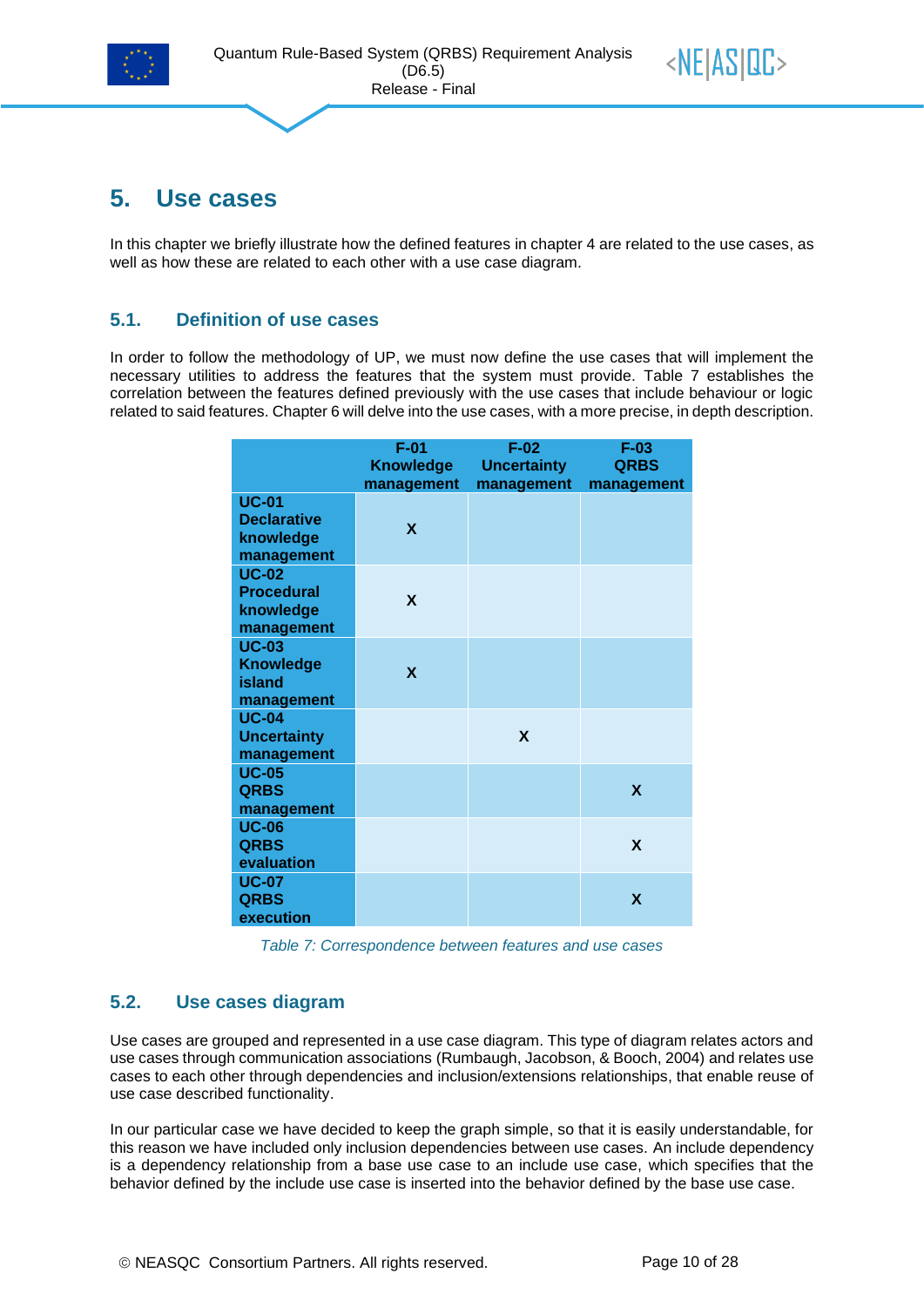



As it was expected, all the use cases related to knowledge management are included in the QRBS management use case, since it will serve as the main way for the user to interact with the system. Use cases of QRBS execution and evaluation are not included in the QRBS management use case since we have chosen to differentiate those two parts of the user interaction with the QRBSs.

We have decided to make such a differentiation in order to facilitate the use of the framework to the end user. With this approach, he or she will be able to focus firstly on the part of design and implementation of the systems the user wants, and once said systems are defined, he or she can proceed to choose a backend to evaluate and, if possible, execute the system.

The other important type of use case dependency that is usually present in these diagrams is the extend dependency, where a use case adds new steps (extends) to an already defined use case. Like previously exposed, this type of dependency is not present on this diagram since our use cases are already self-contained and there is no need to extend any of them with the analysis carried out until now.

However, we do not discard that in the future, if there appears any need that must be modeled through a new use case, it may happen to have dependencies of inclusion, extension or both with the already defined use cases, following the open-closed principle of the SOLID principles (Martin, 2000).

In [Figure 2](#page-11-0) we can see the resulting use case diagram. In any case, it is important to note that the use case diagram, in the words of Craig Larman (Larman, 2005) is "a bidimensional mnemonic mechanism that serves a cognitive purpose, i.e., to reveal relationships, use it for that purpose, not to replace the text".

In other words, a use case diagram summarizes the information in the use case model to facilitate its understanding, but the real software requirements reside in the textual explanation of the use cases, which we include in the section [6.](#page-12-0)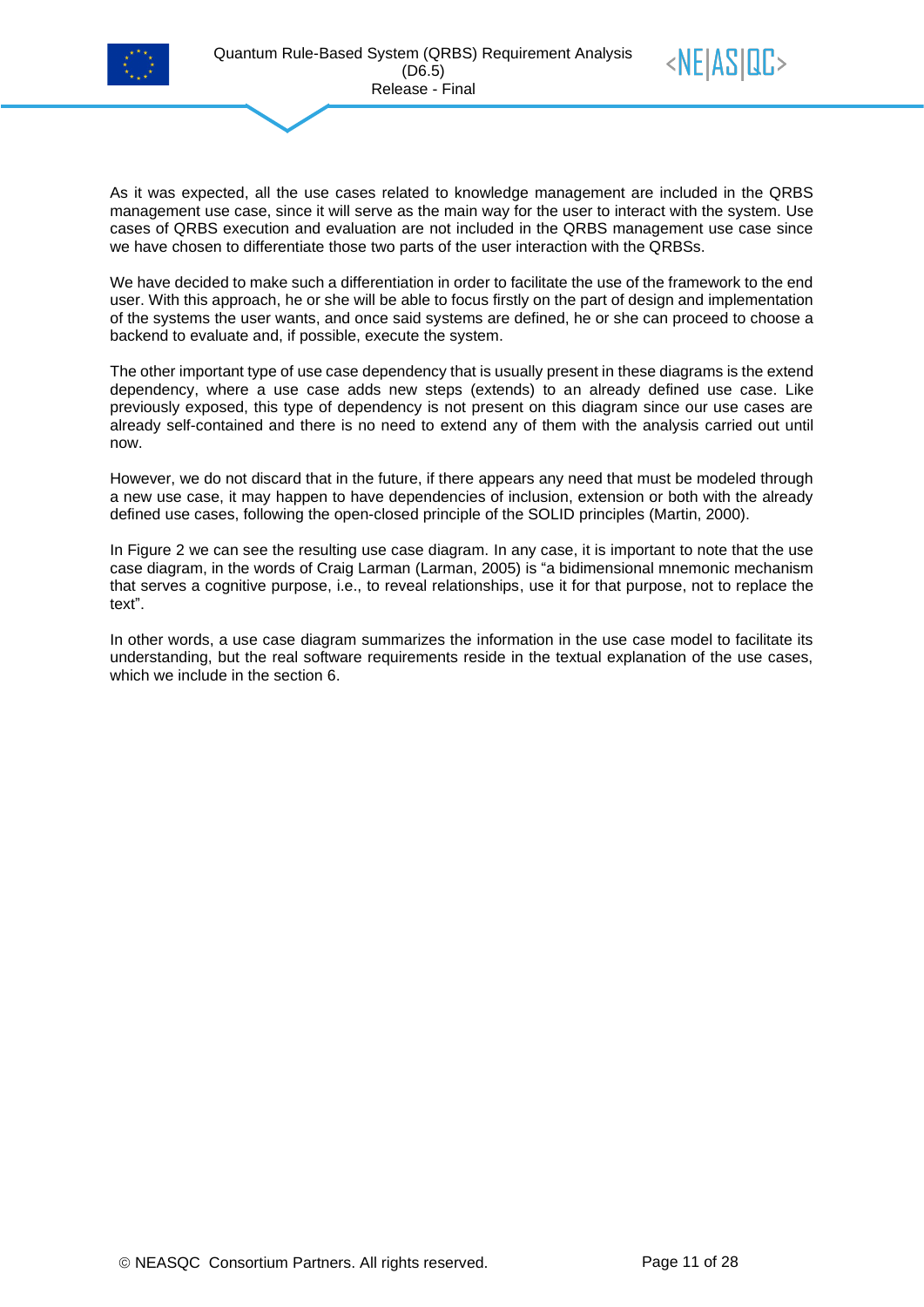





<span id="page-11-0"></span>*Figure 2: Use cases diagram.*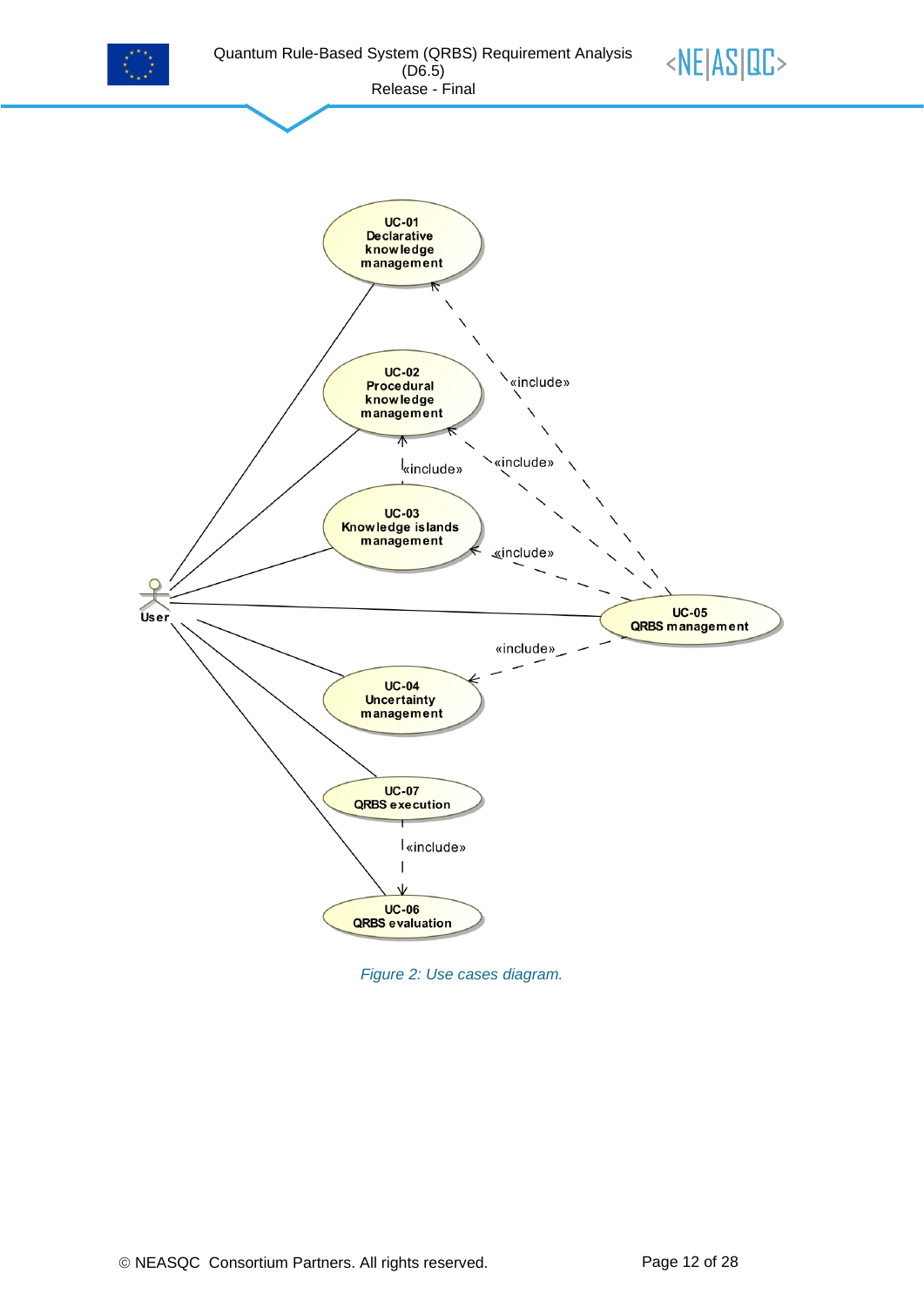![](_page_12_Picture_0.jpeg)

![](_page_12_Picture_2.jpeg)

## <span id="page-12-0"></span>**6. Use cases description**

#### <span id="page-12-1"></span>**6.1. Structure of an use case**

In this section, we use the structure of a use case suggested by Craig Larman (Larman, 2005). We also follow the advice and recommendations contained in the books by Cockburn (Cockburn, 2001) and Adolph et al. (Adolph, Bramble, Cockburn, & Pols, 2003) in order to write effective use cases.

In this way, an use case is composed of:

- Use case ID: identifier of the use case so it can be easily traced and localized.
- **Name**: short name that synthesizes what the use case is about.
- **Description**: paragraph that explains what does the use case do and/or what functionality does it provide.
- **Actor**: set of roles that involved in the use case (in our case it will always be *User*).
- **Basic flow:** flow that the use case follows by default.
- **Alternative flows**: flows that the use case may follow if the actor takes an option or an error occurs.
- **Scenarios**: possible and/or frequent combinations of flows.
- **Preconditions and Postconditions**: conditions that must be met prior to and following the use case flow.
- **Extension points**: points from where the use case can be extended using additional use cases.
- **Special requirements**: requirements that the use case must comply yet are not critical to the functionality.
- **Additional information**: any extra information considered necessary to understand the use case.

Not all information needs to be specified in all use cases. In addition, following an agile methodology not all use cases have to be fully developed before implementation. This specification will be supplemented as development progresses.

Anyway, as we have few use cases in this work and they are relatively simple, we have decided to specify most of their characteristics in this document. Although these may undergo changes in subsequent iterations.

#### <span id="page-12-2"></span>**6.2. CRUD use cases**

Before describing the different use cases, it is necessary to make some clarification about the use cases called CRUD. CRUD is an acronym that stands for "Create, Retrieve, Update, Delete". This uses cases refers to situations in which you create, retrieve, update or delete some information from a given repository or data base.

We have three options for defining CRUD use cases:

- **Separate use cases**: Write a use case for each operation, one for create, one for retrieve, one for update and one for delete. This option is ideal if the use cases of each operation are complex or performed by different actors.
- **One CRUD use case**: A CRUD use case called "manage" or "maintain" the given information is created. This option is ideal if all the use cases are carried out by the same actor and are simple use cases where each one can be solved in a few lines. In this approach, one of the use cases is chosen as the main flow (usually the creation one) and the rest of the use cases are left as alternative flows.
- **Intermediate option**: Use a general CRUD use case that includes "include" relationships with the four separate use cases (creation, retrieve, update and delete). This is generally not a good idea since the main use case usually ends up being a list of include relationships without any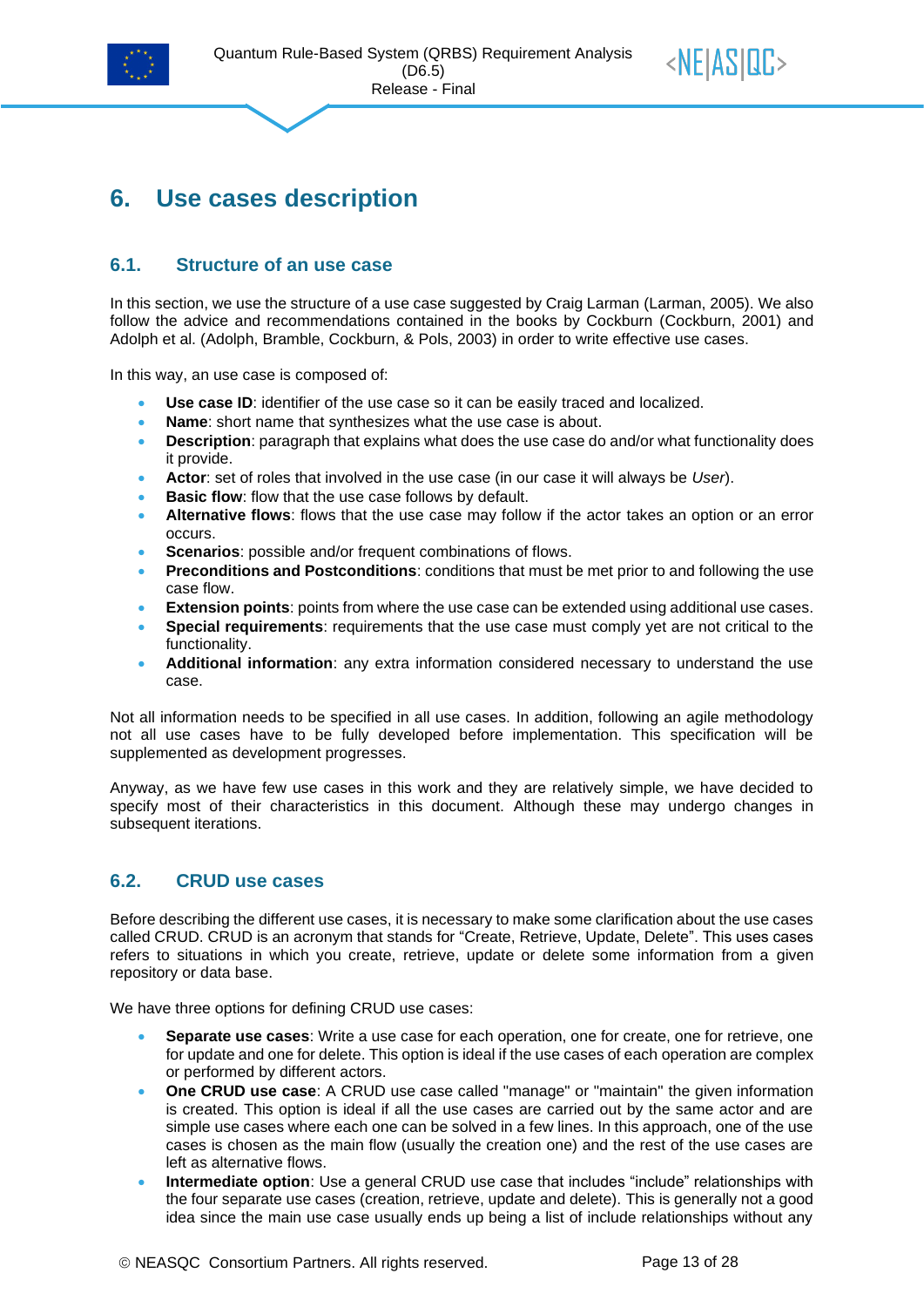![](_page_13_Picture_0.jpeg)

![](_page_13_Picture_2.jpeg)

additional noteworthy behavior. It would only be suitable for complicated use cases where the decision of which operation to perform is complex and depends on several factors.

We have decided to follow in this document the "one CRUD use case" strategy using the word "management" to identify them. We believe this is the best way to focus our attention on the author's high-level goals, reducing the number of use cases and not including use cases that are, at their core, mere functions. For example, we have a "Declarative knowledge management" use case which is a CRUD use case to manage the facts of a rule system.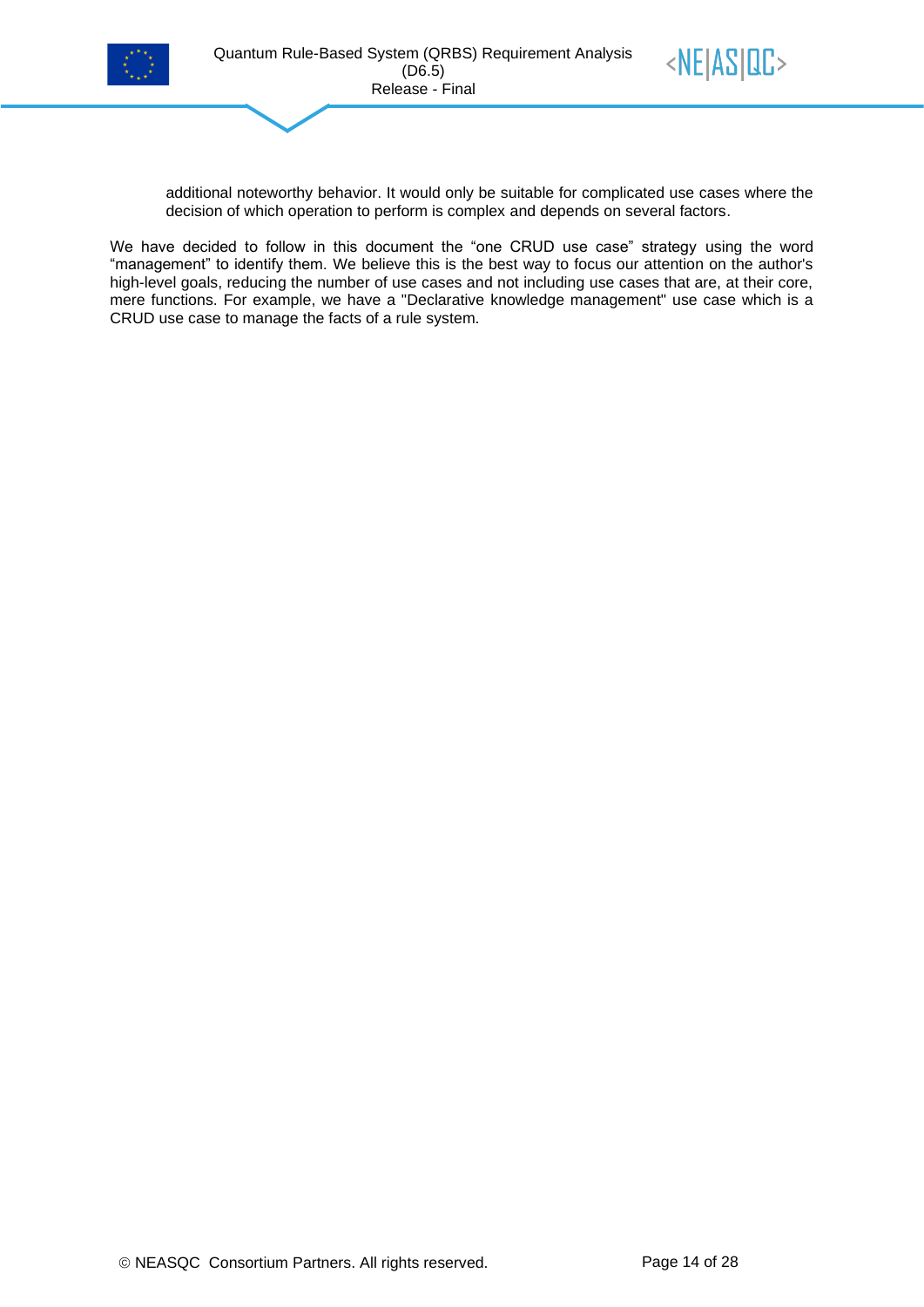![](_page_14_Picture_0.jpeg)

![](_page_14_Picture_2.jpeg)

#### <span id="page-14-0"></span>**6.3. UC-01: Declarative knowledge management**

| Use case ID                      | <b>UC-01</b>                                                                                                                                                                                                                                                |
|----------------------------------|-------------------------------------------------------------------------------------------------------------------------------------------------------------------------------------------------------------------------------------------------------------|
| <b>Name</b>                      | Declarative knowledge management                                                                                                                                                                                                                            |
| <b>Description</b>               | User must be able to create, initialize and handle facts.                                                                                                                                                                                                   |
| <b>Actor</b>                     | User                                                                                                                                                                                                                                                        |
| <b>Basic flow</b>                | User selects to create a fact<br>$1 -$<br>User provides the attribute and the value of the fact.<br>2.<br>3.<br>User adds the fact (asserts) to the working memory.                                                                                         |
| <b>Alternative</b>               | 1a. User selects to delete a fact                                                                                                                                                                                                                           |
| flows                            | 1. User selects the fact to be deleted.                                                                                                                                                                                                                     |
|                                  | The fact is deleted (retracted) from the working memory.<br>2.<br>1b. User selects to modify a fact<br>1. User selects the fact to be modified<br>2. User modifies the attribute or the value of the fact.<br>3. The fact is updated in the working memory. |
| <b>Scenarios</b>                 | Creation of a fact: Basic flow<br>$1_{-}$                                                                                                                                                                                                                   |
|                                  | 2.<br>Deletion of a fact: Basic flow, alternative 1a                                                                                                                                                                                                        |
|                                  | 3.<br>Modification of a fact: Basic flow, alternative 1b                                                                                                                                                                                                    |
| <b>Additional</b><br>information |                                                                                                                                                                                                                                                             |

<span id="page-14-1"></span>*Table 8. Specification of use case UC-01*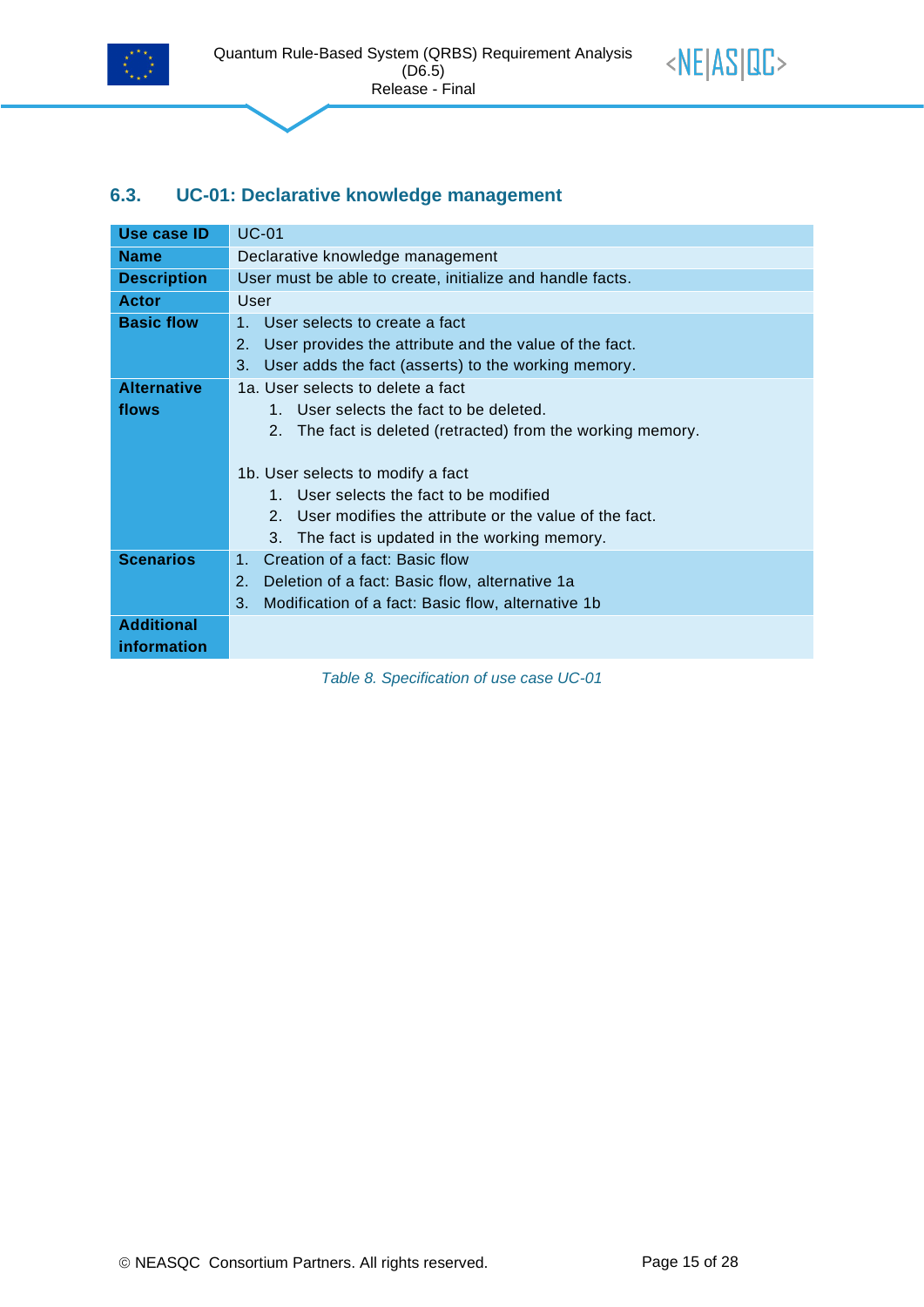![](_page_15_Picture_0.jpeg)

![](_page_15_Picture_2.jpeg)

#### <span id="page-15-0"></span>**6.4. UC-02: Procedural knowledge management**

| <b>Use case ID</b>               | <b>UC-02</b>                                                                                                                                                                                                                                                                                                                                                                                                     |  |
|----------------------------------|------------------------------------------------------------------------------------------------------------------------------------------------------------------------------------------------------------------------------------------------------------------------------------------------------------------------------------------------------------------------------------------------------------------|--|
| <b>Name</b>                      | Procedural knowledge management                                                                                                                                                                                                                                                                                                                                                                                  |  |
| <b>Description</b>               | User must be able to create, initialize and handle rules.                                                                                                                                                                                                                                                                                                                                                        |  |
| <b>Actor</b>                     | User                                                                                                                                                                                                                                                                                                                                                                                                             |  |
| <b>Basic flow</b>                | 1 <sup>1</sup><br>User selects to create a rule.<br>2.<br>User provides the elements of the left-hand side of the rule (a fact, or a<br>logical combination of facts using logical operators —and, or, not—).<br>User provides the elements of the right-hand side of the rule (that<br>3.<br>represents the assertion of new facts in the working memory).<br>User adds the rule to the inference engine.<br>4. |  |
| <b>Alternative</b><br>flows      | 1a. User selects to delete a rule.<br>1. User selects the rule to be deleted.<br>2. The rule is deleted from the inference engine.<br>1b. User selects to modify a rule.<br>1. User selects the rule to be modified.<br>User modifies the left-hand side or the left-hand side of the rule.<br>$\mathcal{P}$<br>3.<br>The rule is updated in the inference engine.                                               |  |
| <b>Scenarios</b>                 | Creation of a rule: Basic flow<br>1 <sub>1</sub><br>2.<br>Deletion of a rule: Basic flow, alternative 1a<br>3.<br>Modification of a rule: Basic flow, alternative 1b                                                                                                                                                                                                                                             |  |
| <b>Additional</b><br>information |                                                                                                                                                                                                                                                                                                                                                                                                                  |  |

<span id="page-15-1"></span>*Table 9. Specification of use case UC-02*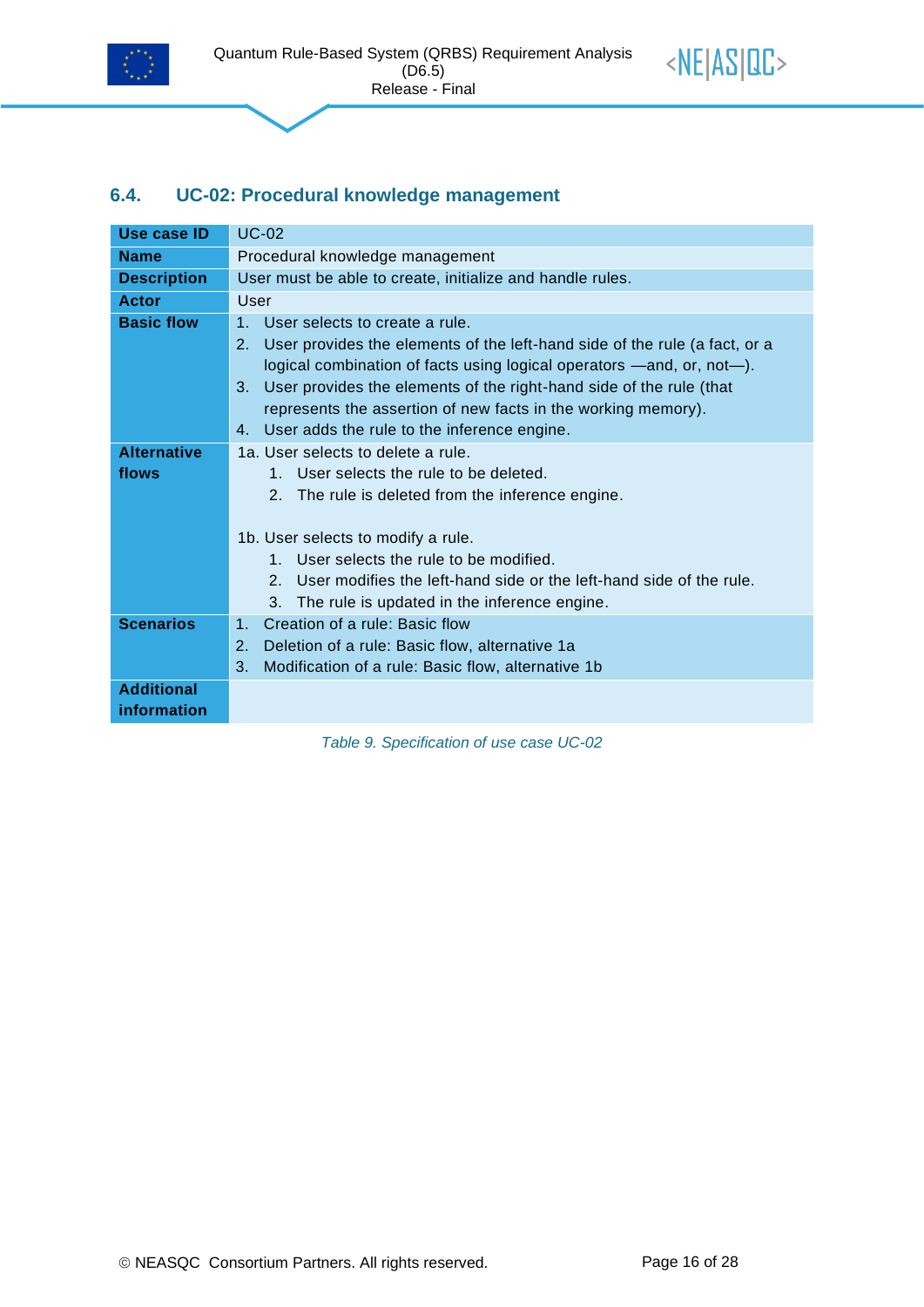![](_page_16_Picture_0.jpeg)

![](_page_16_Picture_2.jpeg)

#### <span id="page-16-0"></span>**6.5. UC-03: Knowledge islands management**

| <b>Use case ID</b> | <b>UC-03</b>                                                               |  |  |  |  |  |
|--------------------|----------------------------------------------------------------------------|--|--|--|--|--|
| <b>Name</b>        | Knowledge islands management                                               |  |  |  |  |  |
| <b>Description</b> | User must be able to create, initialize and handle knowledge islands.      |  |  |  |  |  |
| <b>Actor</b>       | <b>User</b>                                                                |  |  |  |  |  |
| <b>Basic flow</b>  | 1.<br>User selects to create a knowledge island.                           |  |  |  |  |  |
|                    | User provides the rules from the inference engine that conform the<br>2.   |  |  |  |  |  |
|                    | knowledge island.                                                          |  |  |  |  |  |
|                    | User adds the knowledge island to the inference engine.<br>3 <sub>1</sub>  |  |  |  |  |  |
| <b>Alternative</b> | 1a. User selects to delete a knowledge island                              |  |  |  |  |  |
| flows              | User selects the knowledge island to be deleted.<br>1 <sup>1</sup>         |  |  |  |  |  |
|                    | 2. The knowledge island is deleted from the inference engine.              |  |  |  |  |  |
|                    |                                                                            |  |  |  |  |  |
|                    | 1b. User selects to modify a knowledge island                              |  |  |  |  |  |
|                    | 1. User selects the knowledge island to be modified.                       |  |  |  |  |  |
|                    | 2. User modifies the rules of the knowledge island.                        |  |  |  |  |  |
|                    | 1. Includes UC-02: Procedural knowledge management.                        |  |  |  |  |  |
|                    | 3. The knowledge island is updated in the inference engine.                |  |  |  |  |  |
|                    |                                                                            |  |  |  |  |  |
|                    | 3a. The knowledge island has disjoint sets of rules (more than one output) |  |  |  |  |  |
|                    | 1. The system will display an error message, "Knowledge island has more    |  |  |  |  |  |
|                    | than one output".                                                          |  |  |  |  |  |
| <b>Scenarios</b>   | Creation of a knowledge island: Basic flow<br>1.<br>2.                     |  |  |  |  |  |
|                    | Deletion of a knowledge island: Basic flow, alternative 1a                 |  |  |  |  |  |
|                    | 3.<br>Modification of a knowledge island: Basic flow, alternative 1b       |  |  |  |  |  |
|                    | Erroneous creation of a knowledge island: Basic flow, alternative 3a<br>4. |  |  |  |  |  |
| <b>Additional</b>  |                                                                            |  |  |  |  |  |
| information        |                                                                            |  |  |  |  |  |

<span id="page-16-1"></span>*Table 10. Specification of use case UC-03*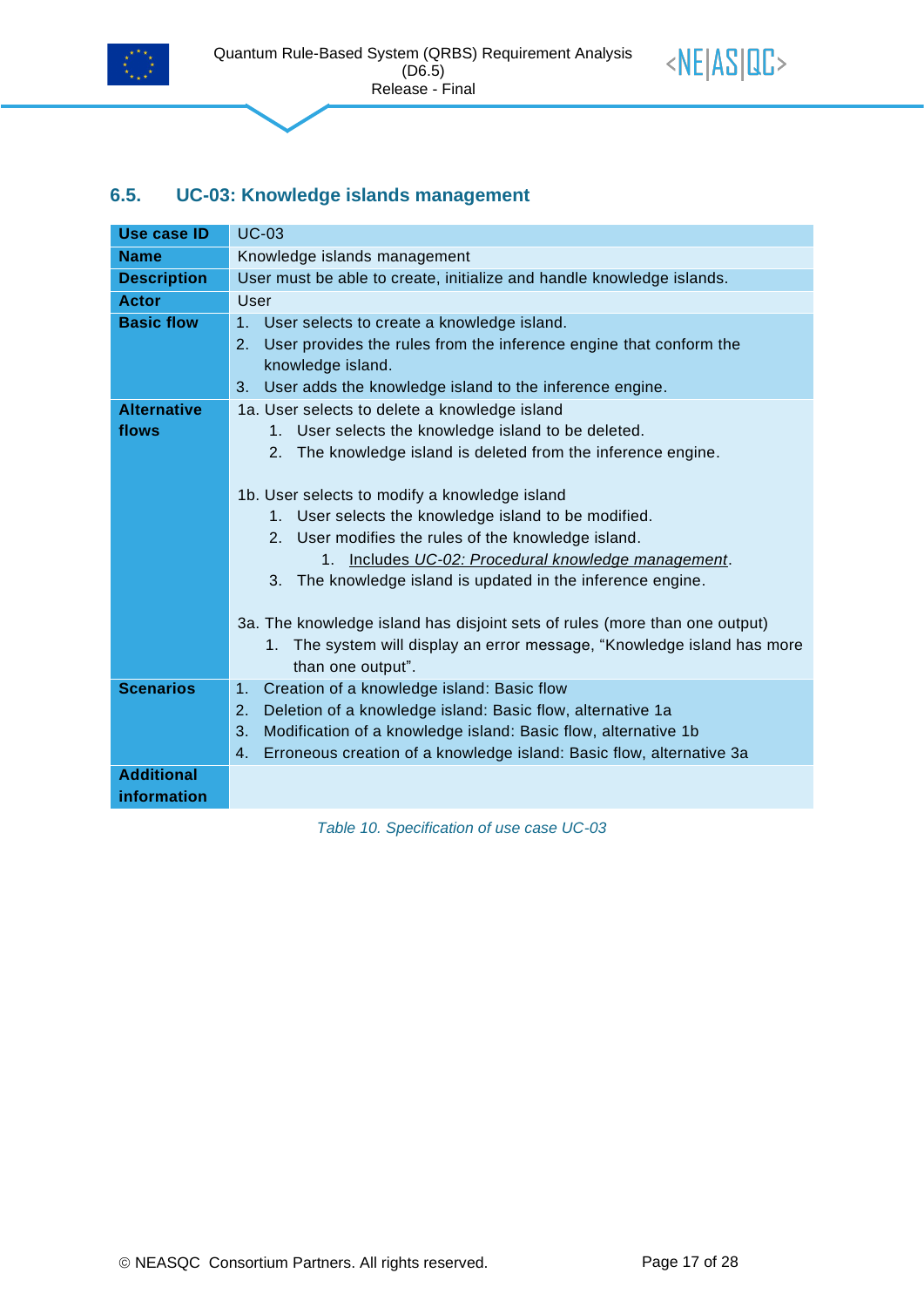![](_page_17_Picture_0.jpeg)

![](_page_17_Picture_2.jpeg)

#### <span id="page-17-0"></span>**6.6. UC-04: Uncertainty management**

| Use case ID        | <b>UC-04</b>                                                                                                                                         |  |  |  |  |
|--------------------|------------------------------------------------------------------------------------------------------------------------------------------------------|--|--|--|--|
| <b>Name</b>        | Uncertainty management                                                                                                                               |  |  |  |  |
| <b>Description</b> | User must be able to add imprecision to facts and uncertainty to rules.                                                                              |  |  |  |  |
| <b>Actor</b>       | User                                                                                                                                                 |  |  |  |  |
| <b>Basic flow</b>  | The user selects to add imprecision or uncertainty to the system<br>1 <sub>1</sub>                                                                   |  |  |  |  |
| <b>Alternative</b> | 1a. Add imprecision to a fact.                                                                                                                       |  |  |  |  |
| flows              | 1. A value of 1 represents that the fact is true.                                                                                                    |  |  |  |  |
|                    | A value of 0 represents that the fact is false.<br>2.                                                                                                |  |  |  |  |
|                    | 3. A value between 0 and 1 represents the degree of imprecision in the                                                                               |  |  |  |  |
|                    | truth value of the fact.                                                                                                                             |  |  |  |  |
|                    |                                                                                                                                                      |  |  |  |  |
|                    | 1b. Add uncertainty to a rule.                                                                                                                       |  |  |  |  |
|                    | 1. A value of 1 represents that the causal relationship of the rule is true.                                                                         |  |  |  |  |
|                    | 2. A value of 0 represents that the causal relationship of the rule is false.                                                                        |  |  |  |  |
|                    | 3. A value between 0 and 1 represents the degree of uncertainty in the                                                                               |  |  |  |  |
|                    | causal relationship of the rule.                                                                                                                     |  |  |  |  |
| <b>Scenarios</b>   | Only imprecision: Basic flow, alternative 1a<br>1.                                                                                                   |  |  |  |  |
|                    | Only uncertainty: Basic flow, alternative 1b<br>2.                                                                                                   |  |  |  |  |
|                    | 3.<br>Both imprecision and uncertainty: Basic flow, alternative 1a, alternative 1b                                                                   |  |  |  |  |
| <b>Additional</b>  | Imprecision is a property associated with declarative knowledge of the problem,<br>$\bullet$                                                         |  |  |  |  |
| information        | therefore facts can be affected with imprecision.                                                                                                    |  |  |  |  |
|                    | Uncertainty is a property related to the evidential power of causal relationships,<br>$\bullet$<br>therefore rules can be affected with uncertainty. |  |  |  |  |
|                    |                                                                                                                                                      |  |  |  |  |

<span id="page-17-1"></span>*Table 11. Specification of use case UC-04*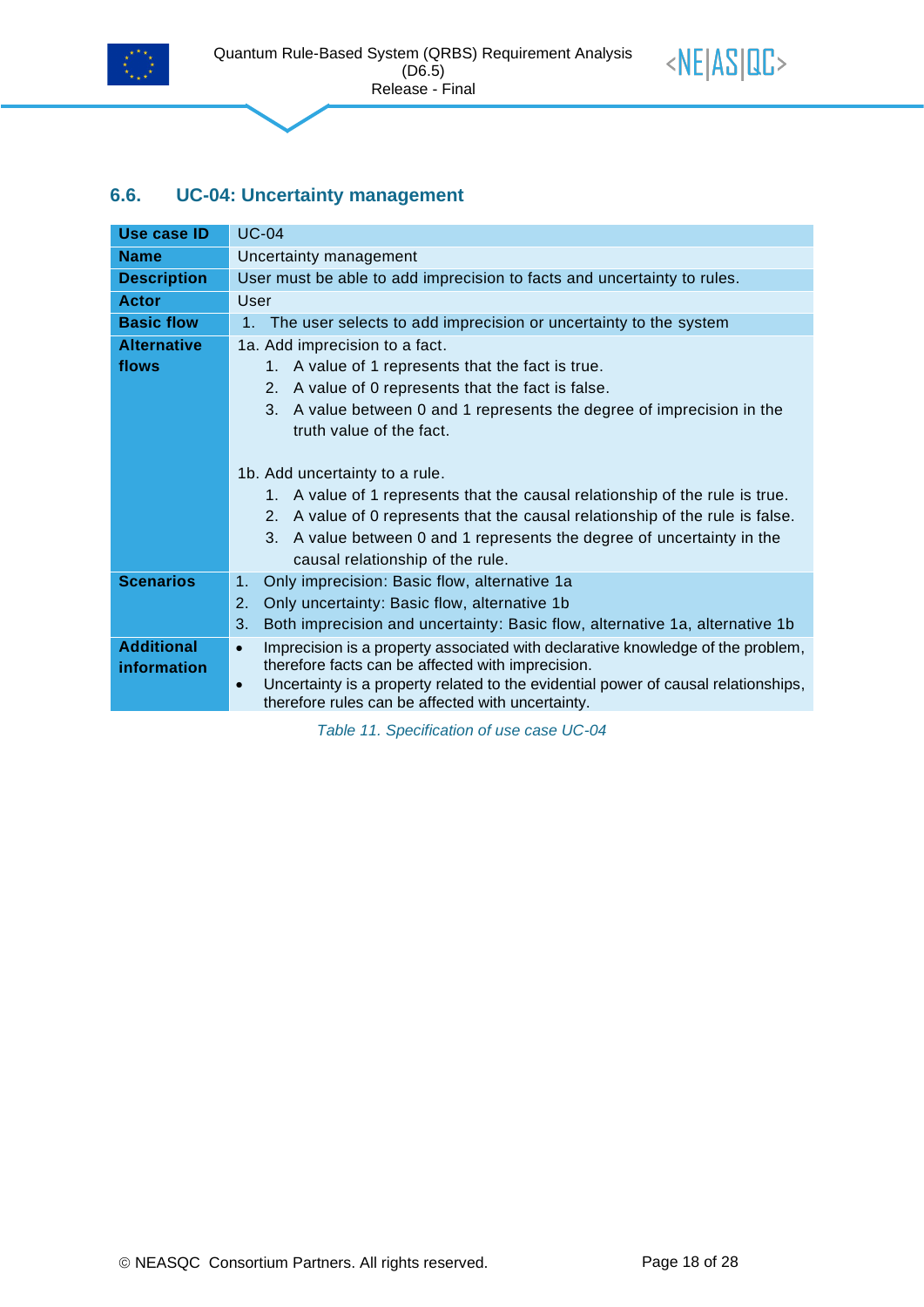![](_page_18_Picture_0.jpeg)

![](_page_18_Picture_2.jpeg)

#### <span id="page-18-0"></span>**6.7. UC-05: QRBS management**

| <b>Use case ID</b> | $UC-05$                                                              |  |  |  |  |
|--------------------|----------------------------------------------------------------------|--|--|--|--|
| <b>Name</b>        | <b>QRBS</b> management                                               |  |  |  |  |
| <b>Description</b> | User must be able to create, initialize and handle QRBS.             |  |  |  |  |
| <b>Actor</b>       | User                                                                 |  |  |  |  |
| <b>Basic flow</b>  | 1 <sub>1</sub><br>User selects to create a ORBS.                     |  |  |  |  |
|                    | User assigns knowledge islands to the QRBS.<br>2.                    |  |  |  |  |
| <b>Alternative</b> | 1a. User selects to delete a ORBS                                    |  |  |  |  |
| flows              | 1. User selects the QRBS to be deleted.                              |  |  |  |  |
|                    | 2. The QRBS is deleted.                                              |  |  |  |  |
|                    |                                                                      |  |  |  |  |
|                    | 1b. User selects to modify a QRBS                                    |  |  |  |  |
|                    | 1. User selects the QRBS to be modified.                             |  |  |  |  |
|                    | User modifies the elements of the QRBS.<br>2 <sup>1</sup>            |  |  |  |  |
|                    | The knowledge islands are modified. Includes UC-03: Knowledge<br>a.  |  |  |  |  |
|                    | islands management.                                                  |  |  |  |  |
|                    | The procedural knowledge is modified. Includes UC-02:<br>$b_{\cdot}$ |  |  |  |  |
|                    | Procedural knowledge management.                                     |  |  |  |  |
|                    | c. The declarative knowledge is modified. Includes UC-01:            |  |  |  |  |
|                    | Declarative knowledge management.                                    |  |  |  |  |
|                    | d. The uncertainty information is modified. Includes UC-04:          |  |  |  |  |
|                    | Uncertainty management.                                              |  |  |  |  |
|                    | 3. The QRBS is updated.                                              |  |  |  |  |
| <b>Scenarios</b>   | Creation of a QRBS: Basic flow<br>1.                                 |  |  |  |  |
|                    | Deletion of a QRBS: Basic flow, alternative 1a<br>2.                 |  |  |  |  |
|                    | 3.<br>Modification of a QRBS: Basic flow, alternative 1b             |  |  |  |  |
| <b>Additional</b>  |                                                                      |  |  |  |  |
| information        |                                                                      |  |  |  |  |

<span id="page-18-1"></span>*Table 12. Specification of use case UC-05*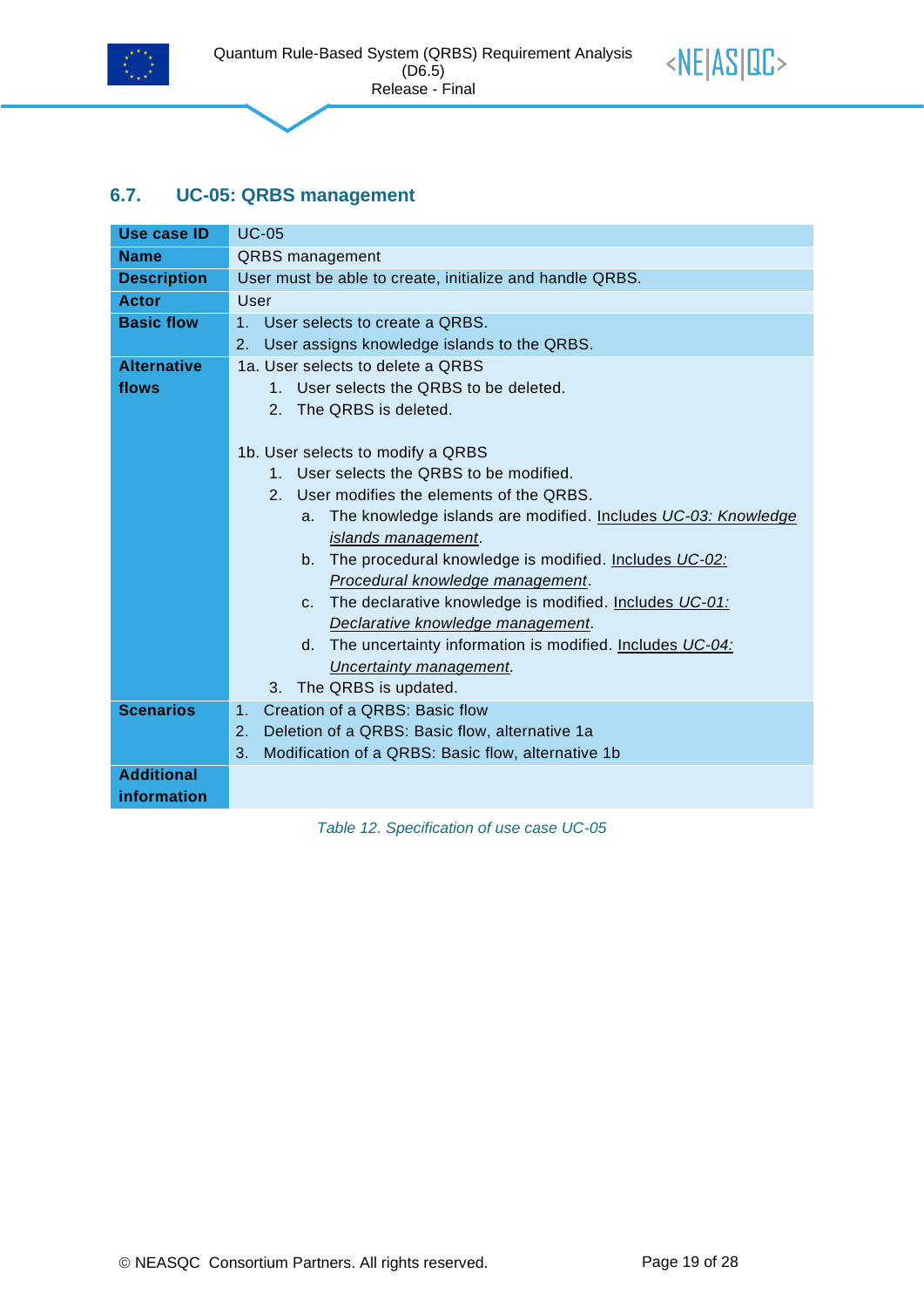![](_page_19_Picture_0.jpeg)

![](_page_19_Picture_2.jpeg)

#### <span id="page-19-0"></span>**6.8. UC-06: QRBS evaluation**

| Use case ID                      | <b>UC-06</b>                                                                                                                                                                    |
|----------------------------------|---------------------------------------------------------------------------------------------------------------------------------------------------------------------------------|
| <b>Name</b>                      | <b>QRBS</b> evaluation                                                                                                                                                          |
| <b>Description</b>               | User must be able to evaluate the feasibility of the QRBS. This means to<br>evaluate whether, given a quantum backend for its execution, the system can<br>or cannot run on it. |
| Actor                            | User                                                                                                                                                                            |
| <b>Basic flow</b>                | 1 <sub>1</sub><br>User selects the QRBS to evaluate<br>2.<br>User indicates the quantum backend to evaluate with<br>3.<br>The QRBS is evaluated regarding said quantum backend  |
| <b>Alternative</b>               | 3a. The evaluation returns a positive result                                                                                                                                    |
| flows                            | 1. The system displays information of each knowledge island (number of<br>qubits and gates required)                                                                            |
|                                  | 3b. The evaluation returns a negative result (the QRBS cannot run in the<br>indicated backend)                                                                                  |
|                                  | 1. The system displays a message with the causes why it cannot run<br>(e.g.: a knowledge island is too large, the given backend does not<br>support a certain operation).       |
| <b>Scenarios</b>                 | Positive evaluation: Basic flow, alternative 3a<br>1.<br>Negative evaluation: Basic flow, alternative 3b<br>2.                                                                  |
| <b>Additional</b><br>information |                                                                                                                                                                                 |

<span id="page-19-1"></span>*Table 13. Specification of use case UC-06*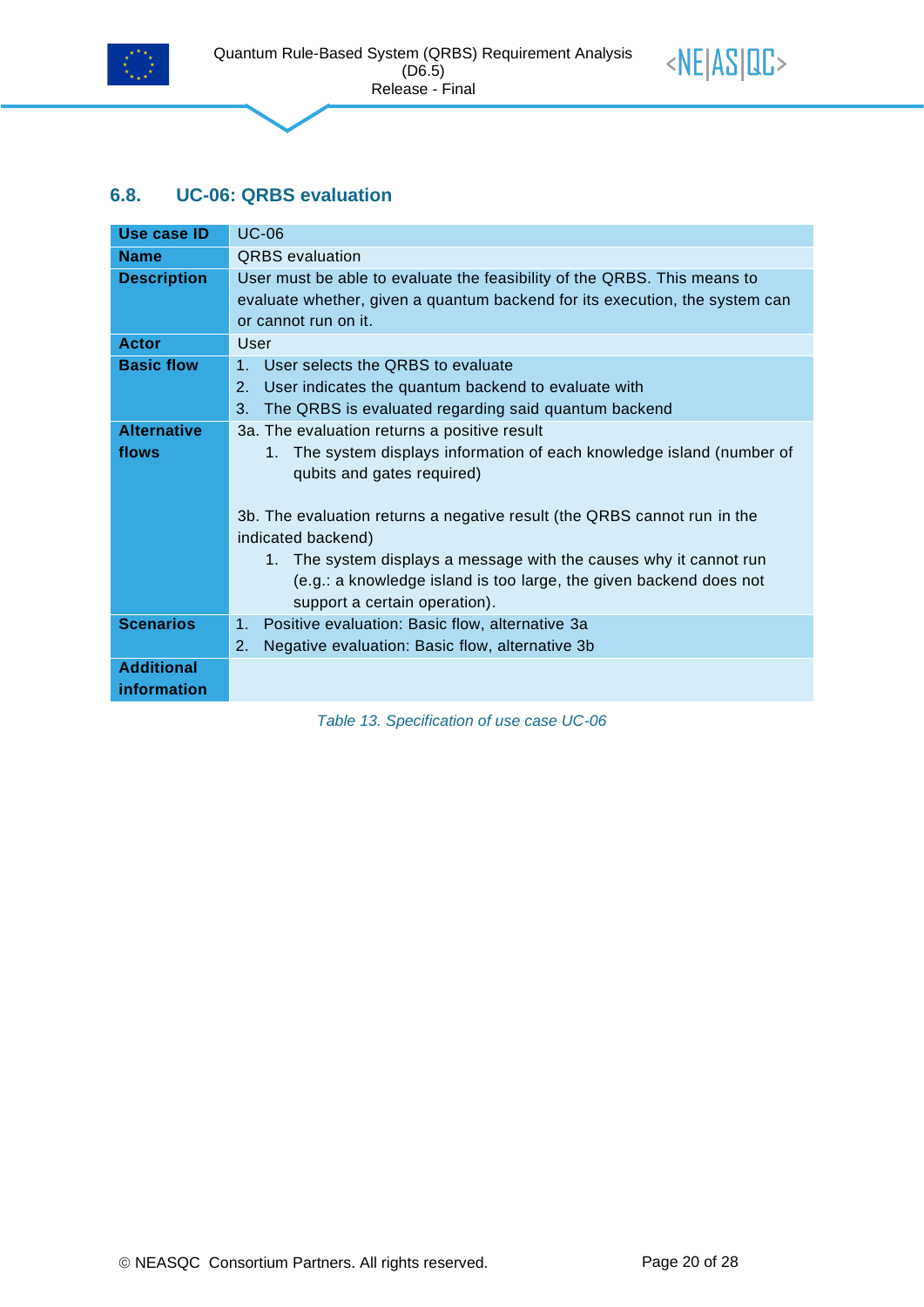![](_page_20_Picture_0.jpeg)

![](_page_20_Picture_2.jpeg)

#### <span id="page-20-0"></span>**6.9. UC-07: QRBS execution**

| Use case ID        | <b>UC-07</b>                                                                                                          |  |  |  |  |
|--------------------|-----------------------------------------------------------------------------------------------------------------------|--|--|--|--|
| Name               | <b>QRBS</b> execution                                                                                                 |  |  |  |  |
| <b>Description</b> | User must be able to execute the system (by default, running all of its<br>knowledge islands) and obtain the results. |  |  |  |  |
| <b>Actor</b>       | User                                                                                                                  |  |  |  |  |
| <b>Basic flow</b>  | 1. User selects the QRBS to execute                                                                                   |  |  |  |  |
|                    | 2.<br>User indicates the quantum backend to execute with                                                              |  |  |  |  |
|                    | The QRBS is evaluated: Includes UC-06: QRBS Evaluation<br>3.                                                          |  |  |  |  |
|                    | The QRBS is executed regarding said quantum backend<br>4.                                                             |  |  |  |  |
| <b>Alternative</b> | 1a. User does not specifiy which knowledge islands to execute                                                         |  |  |  |  |
| flows              | 1. All knowledge islands of the QRBS will be executed                                                                 |  |  |  |  |
|                    | 1b. User specifies which knowledge islands wants to execute                                                           |  |  |  |  |
|                    | 1. The specified knowledge islands of the QRBS will be executed                                                       |  |  |  |  |
|                    |                                                                                                                       |  |  |  |  |
|                    | 4a. The execution returns a positive result, with information of said execution                                       |  |  |  |  |
|                    | (results for each of the knowledge island, time and duration of execution)                                            |  |  |  |  |
|                    |                                                                                                                       |  |  |  |  |
|                    | 4b. The execution returns a negative result (the QRBS cannot run in the                                               |  |  |  |  |
|                    | indicated backend)                                                                                                    |  |  |  |  |
|                    | 1. The system will display a message with the causes why it cannot run                                                |  |  |  |  |
|                    | (e.g.: a left-hand side of the rule is not initialized, a runtime error                                               |  |  |  |  |
|                    | ocurred).                                                                                                             |  |  |  |  |
| <b>Scenarios</b>   | Successful default execution: Basic flow, alternative 1a, alternative 3a (UC-<br>1.<br>06), alternative 4a            |  |  |  |  |
|                    |                                                                                                                       |  |  |  |  |
|                    | 2.<br>Failed default execution (because of evaluation): Basic flow, alternative 1a,<br>alternative 3b (UC-06)         |  |  |  |  |
|                    | Failed default execution (because of execution): Basic flow, alternative 1a,<br>3.                                    |  |  |  |  |
|                    | alternative 3a (UC-06), alternative 4b                                                                                |  |  |  |  |
|                    | Successful specified execution: Basic flow, alternative 1b, alternative 3a<br>4.                                      |  |  |  |  |
|                    | (UC-06), alternative 4a                                                                                               |  |  |  |  |
|                    | Failed specified execution (because of evaluation): Basic flow, alternative<br>5.                                     |  |  |  |  |
|                    | 1b, alternative 3b (UC-06)                                                                                            |  |  |  |  |
|                    | Failed specified execution (because of execution): Basic flow, alternative<br>6.                                      |  |  |  |  |
|                    | 1b, alternative 3a (UC-06), alternative 4b                                                                            |  |  |  |  |
| <b>Additional</b>  | See in Figure 3 an activity diagram that shows graphically the execution of this                                      |  |  |  |  |
| information        | use case.                                                                                                             |  |  |  |  |

<span id="page-20-1"></span>*Table 14. Specification of use case UC-07*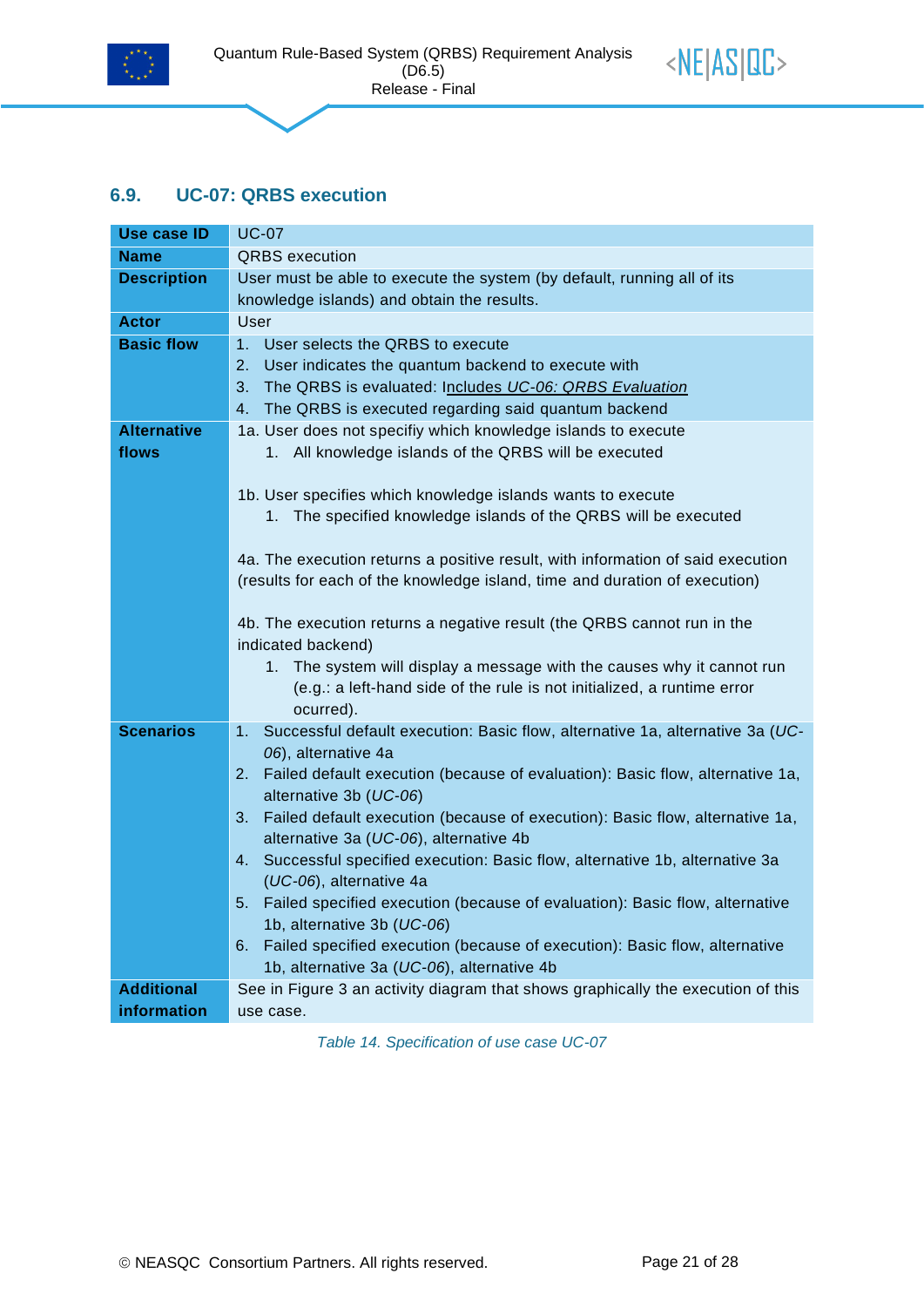![](_page_21_Picture_0.jpeg)

![](_page_21_Picture_2.jpeg)

The execution starts with the user designing a rule-based system (RBS) for a given domain problem. The "QRBS Management" activity allows us to express this RBS in a model that can be processed by a quantum computer. This QRBS can be executed in a quantum backend if the user adds a specification of it to the "QRBS execution" activity.

Before executing a QRBS in a quantum backend, the system evaluates whether this is possible. If it is not, the reasons why it is not executable on that backend will be specified. If it is executable, the QRBS will be adapted to run on the backend and the results will be displayed.

![](_page_21_Figure_5.jpeg)

<span id="page-21-0"></span>*Figure 3: Activity diagram showing the QRBS execution process.*

 $\langle NE|AS|CC \rangle$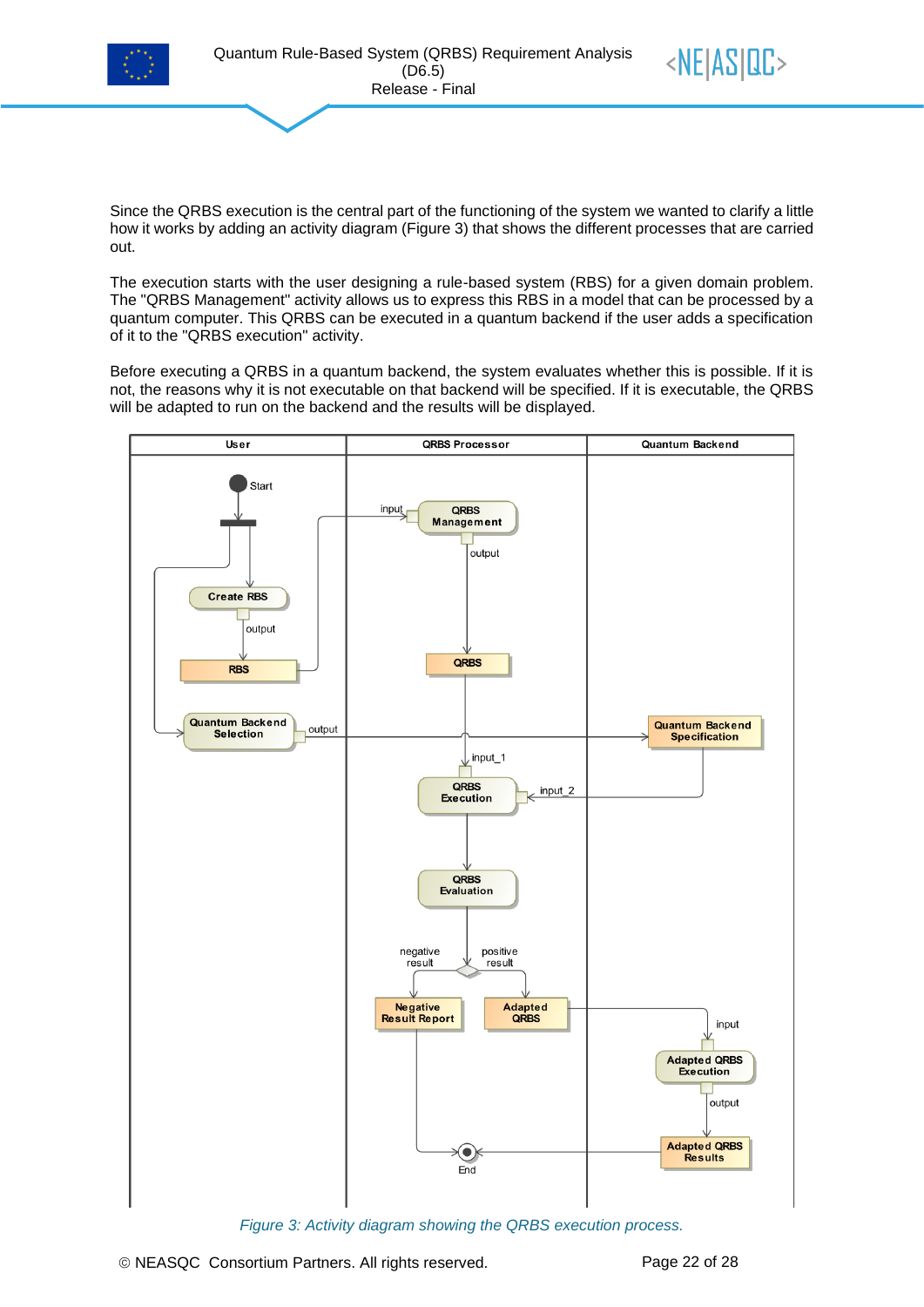![](_page_22_Picture_0.jpeg)

<span id="page-22-0"></span>![](_page_22_Picture_2.jpeg)

The last system boundary that we must bridge to implement a complete traceability strategy is the bridge from the requirements domain to the testing domain. One specific approach to comprehensive testing is to ensure that every use case is "tested by" one or more test cases. This was already reflected in [Figure 1](#page-7-1) that shows our traceability model.

However, this simple diagram understates the complexity of the case somewhat, for it is not a trivial 1 on-1 relation that is described. First, we have to identify all the scenarios described in the use case itself. This is a one-to-many relationship, as an elaborated use case will typically have a variety of possible scenarios that can be tested. From a traceability viewpoint, each use case "traces to" each scenario of the use case.

Then each scenario can drive one or more specific test cases. In [Table 15](#page-23-0) we can see a traceability matrix of one-to-many (use case to scenario) and an additional one-to-one or one-to-many (scenario to test case) relationship that fully describe the relationship among these elements. This will allow us in the future to verify that we have developed the system according to the specifications provided in this document.

 $\langle NE|AS|CC \rangle$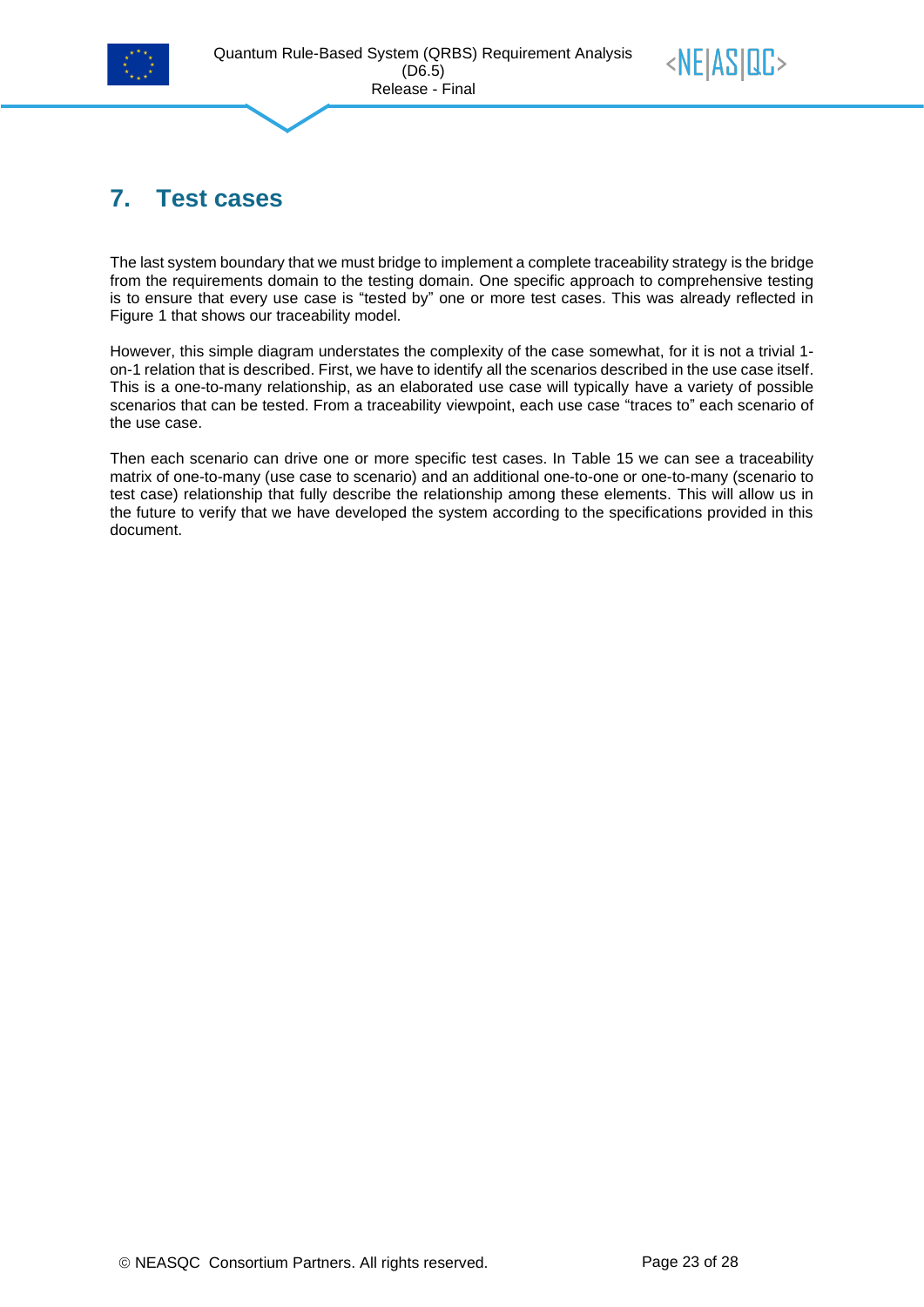![](_page_23_Picture_0.jpeg)

![](_page_23_Picture_2.jpeg)

| <b>Use</b><br>Case | <b>Scenario</b><br>number | <b>Test case ID</b> | <b>Test case name</b>                                      |
|--------------------|---------------------------|---------------------|------------------------------------------------------------|
|                    | 1                         | $T-01-1$            | Creation of a fact                                         |
| <b>UC-01</b>       | 2                         | $T-01-2$            | Deletion of a fact                                         |
|                    | 3                         | $T-01-3$            | Modification of a fact                                     |
| <b>UC-02</b>       | 1                         | $T-02-1$            | Creation of a rule                                         |
|                    | $\overline{2}$            | $T-02-2$            | Deletion of a rule                                         |
|                    | 3                         | $T-02-3$            | Modification of a rule                                     |
| <b>UC-03</b>       | 1                         | $T-03-1$            | Creation of a knowledge island                             |
|                    | $\overline{2}$            | $T-03-2$            | Deletion of a knowledge island                             |
|                    | 3                         | $T-03-3$            | Modification of a knowledge island                         |
|                    | 4                         | $T-03-4$            | Erroneous creation of a knowledge island                   |
|                    | 1                         | $T-04-1$            | Uncertainty management with only imprecision               |
| <b>UC-04</b>       | $\overline{2}$            | $T-04-2$            | Uncertainty management with only uncertainty               |
|                    | 3                         | $T-04-3$            | Uncertainty management with imprecision and<br>uncertainty |
|                    | 1                         | $T-05-1$            | Creation of a QRBS                                         |
| <b>UC-05</b>       | $\overline{2}$            | $T-05-2$            | Deletion of a QRBS                                         |
|                    | 3                         | $T-05-3$            | Modification of a QRBS                                     |
|                    | 1                         | $T-06-1$            | Positive evaluation                                        |
| <b>UC-06</b>       | $\overline{2}$            | $T-06-2$            | Negative evaluation                                        |
|                    | 1                         | $T-07-1$            | Successful default execution                               |
|                    | $\overline{2}$            | $T-07-2$            | Failed default execution (because of evaluation)           |
| <b>UC-07</b>       | 3                         | $T-07-3$            | Failed default execution (because of execution)            |
|                    | 4                         | $T-07-4$            | Successful specified execution                             |
|                    | 5                         | $T-07-5$            | Failed specified execution (because of evaluation)         |
|                    | 6                         | $T-07-6$            | Failed specified execution (because of execution)          |

<span id="page-23-0"></span>*Table 15. Traceability from use cases to test cases.*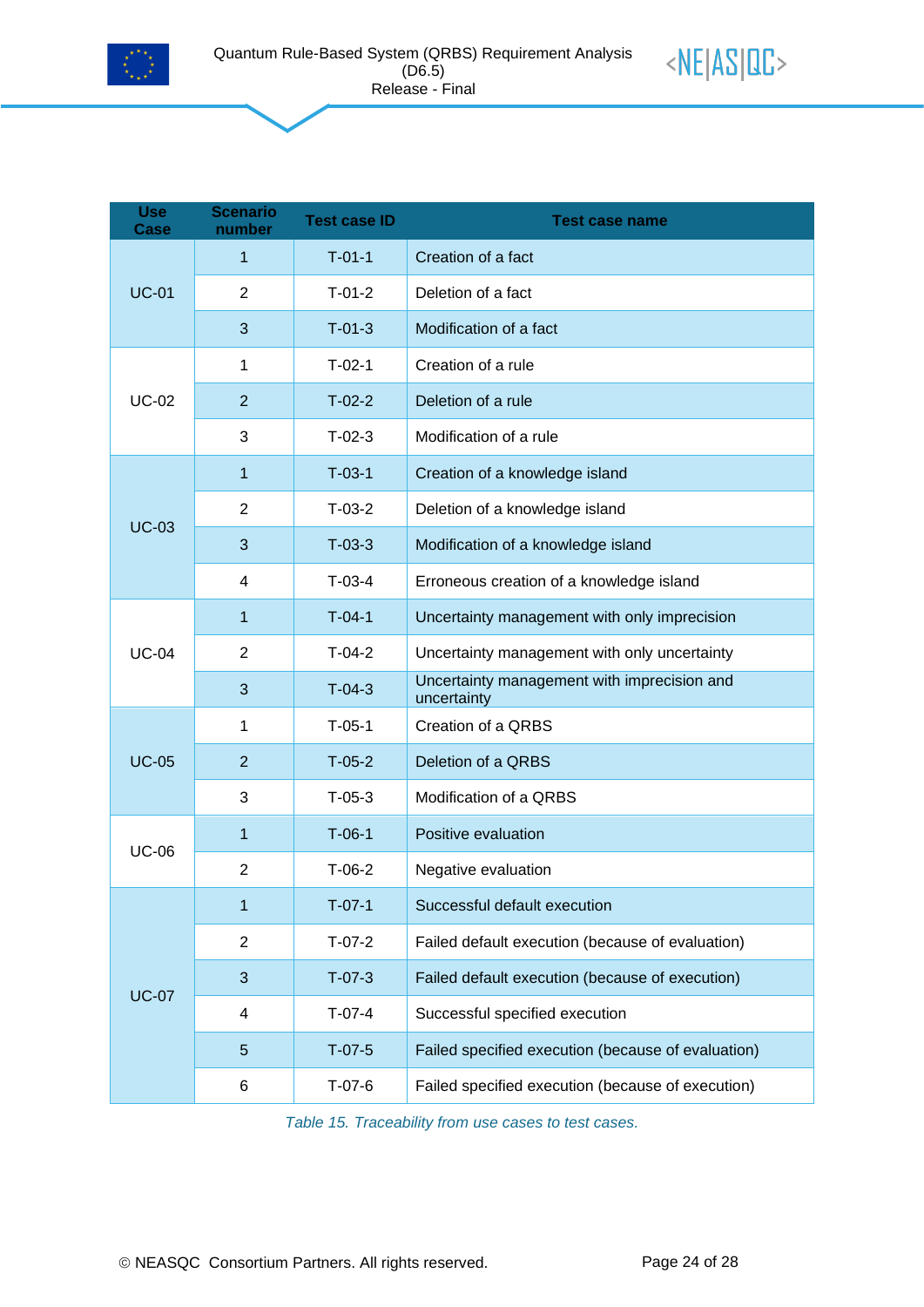![](_page_24_Picture_0.jpeg)

![](_page_24_Picture_2.jpeg)

## <span id="page-24-0"></span>**8. Acronyms and Abbreviations**

| <b>Term</b> | <b>Definition</b>                                 |
|-------------|---------------------------------------------------|
| ΑI          | Artificial Intelligence                           |
| <b>IEEE</b> | Institute of Electrical and Electronics Engineers |
| <b>KM</b>   | Knowledge Management                              |
| QC          | <b>Quantum Computing</b>                          |
| <b>RBS</b>  | <b>Rule-Based System</b>                          |
| <b>QRBS</b> | Quantum Rule-Based System                         |
| <b>RBS</b>  | <b>Rule-Based System</b>                          |
| UC          | Use Case                                          |
| <b>UP</b>   | <b>Unified Process</b>                            |

<span id="page-24-1"></span>*Table 16: Acronyms and Abbreviations*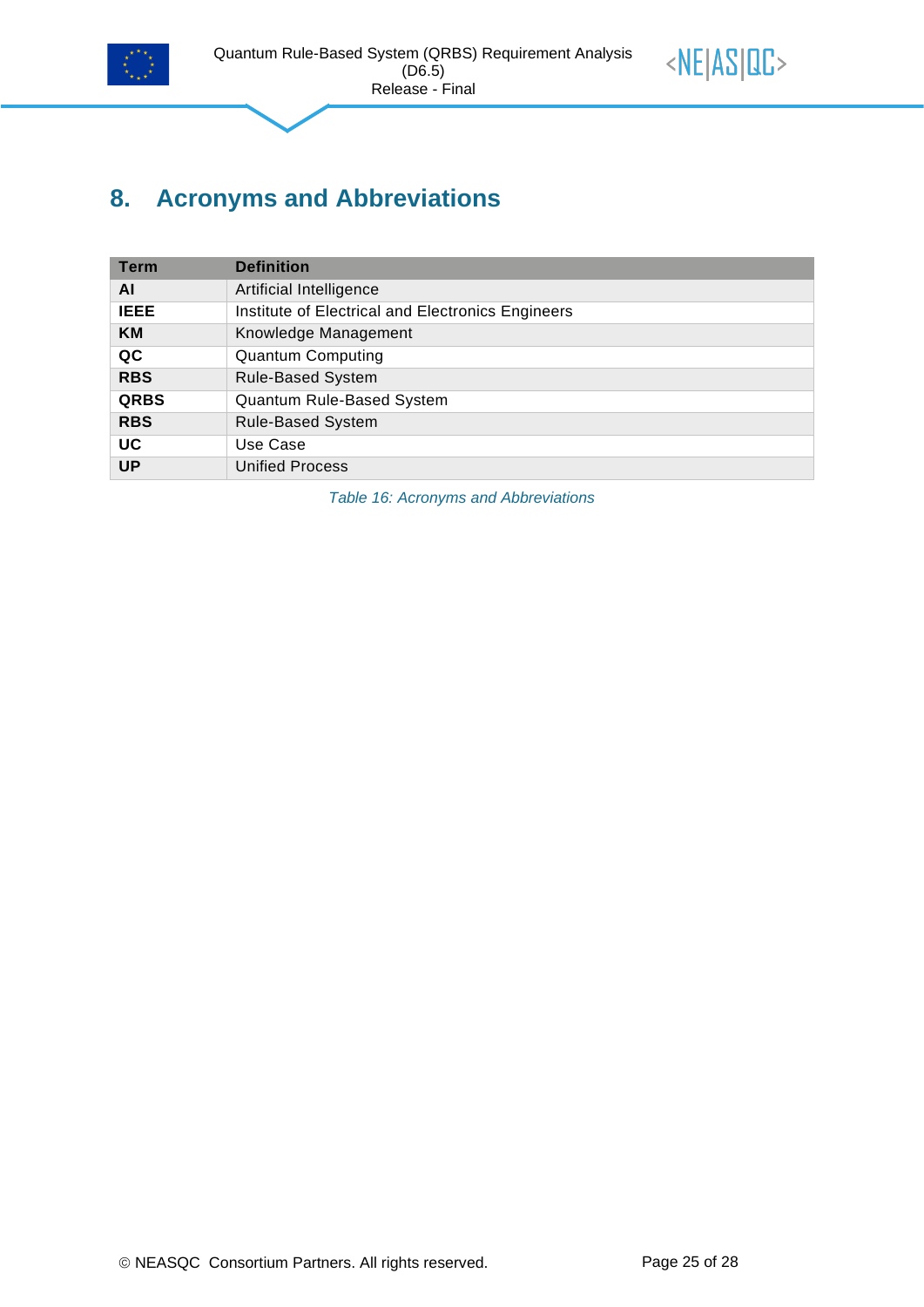![](_page_25_Picture_0.jpeg)

![](_page_25_Picture_2.jpeg)

## <span id="page-25-0"></span>**9. List of Figures**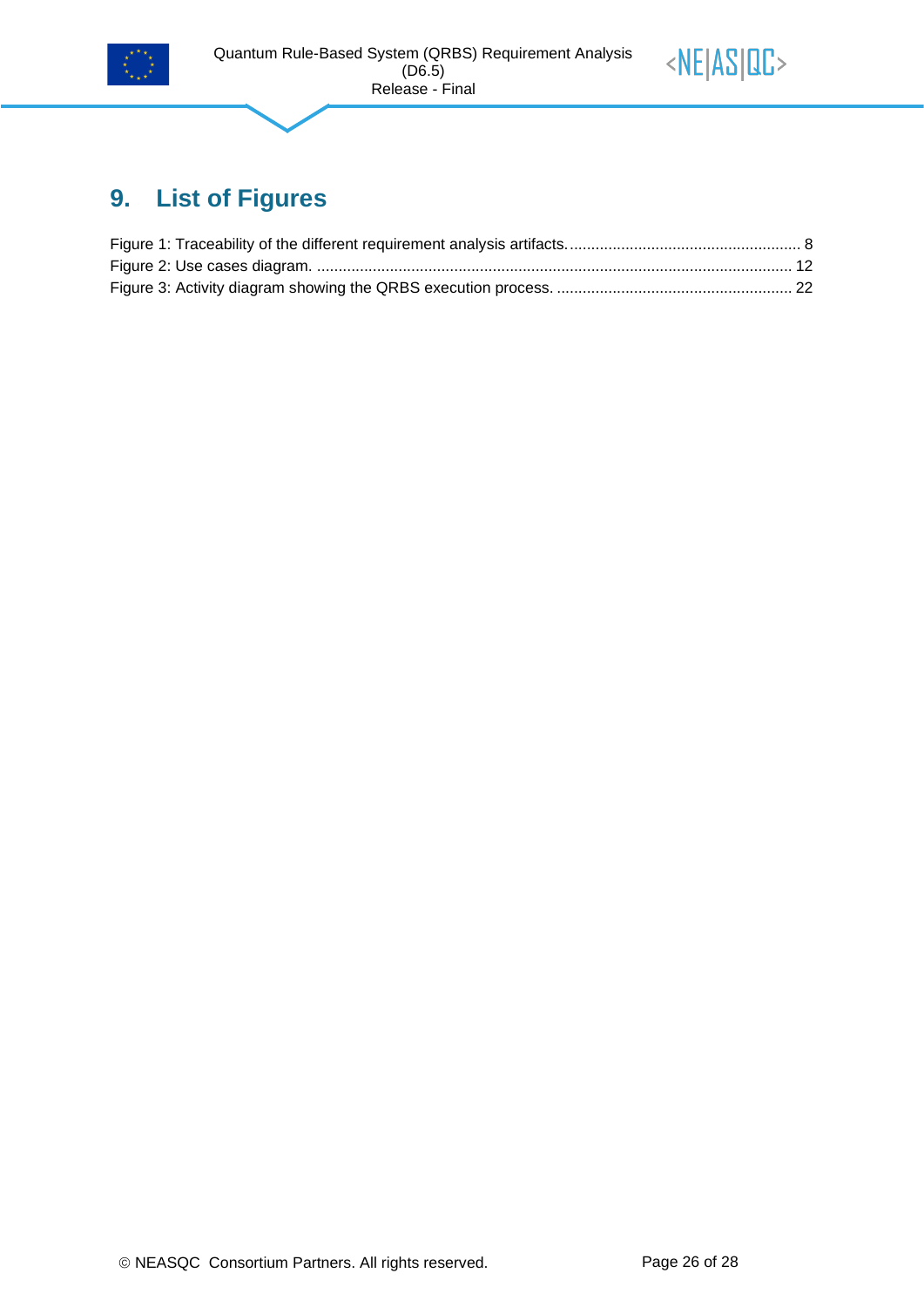![](_page_26_Picture_0.jpeg)

![](_page_26_Picture_2.jpeg)

## <span id="page-26-0"></span>10. List of Tables